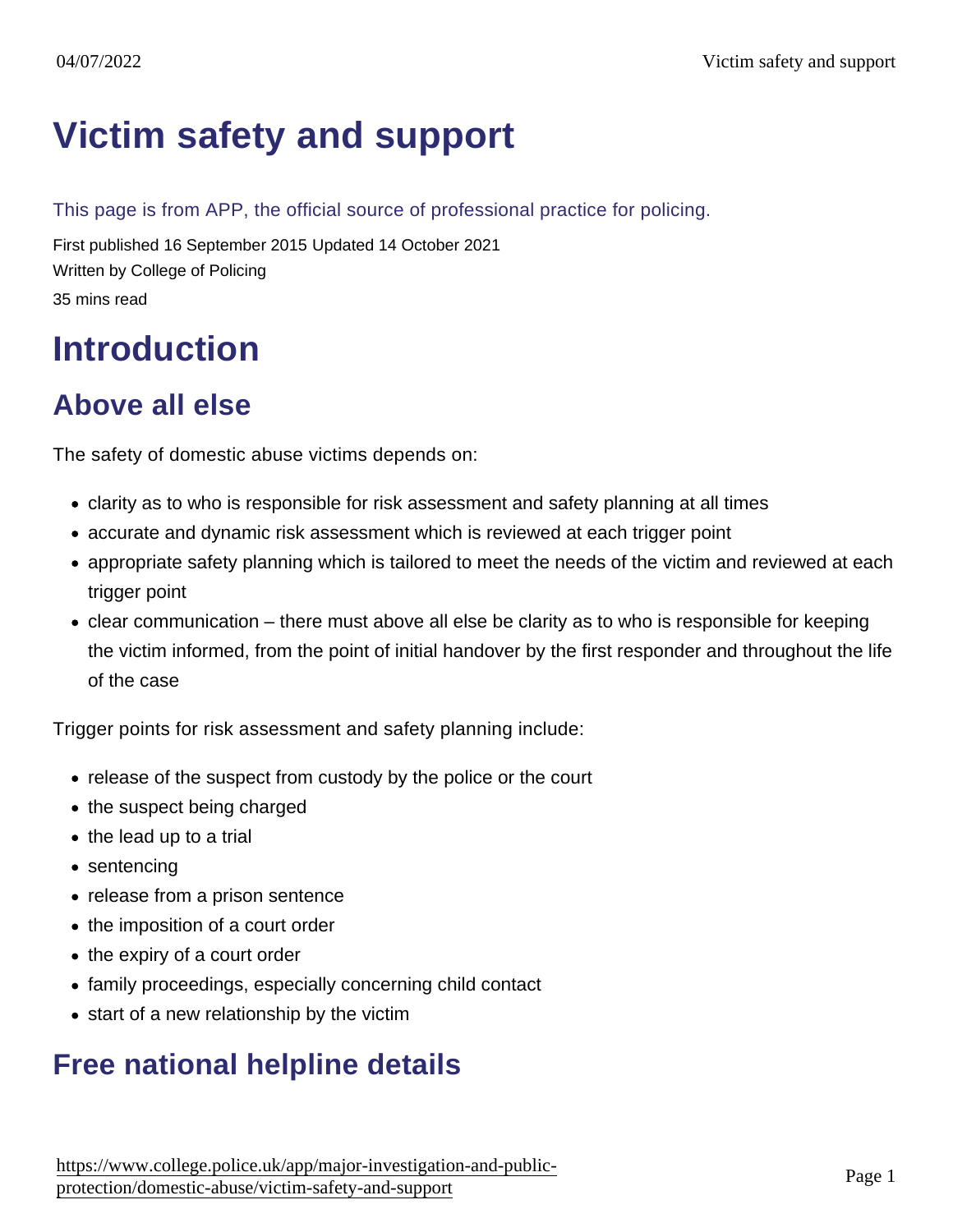National Domestic Violence Helpline (Run by Refuge and Women's Aid)

0808 2000 247

All Wales Domestic Abuse and Sexual Violence Helpline (Run by Welsh Women's Aid)

0808 80 10 800

See also [CPS Domestic Abuse Guidelines for Prosecutors, Annex D – National support](http://www.cps.gov.uk/legal/d_to_g/domestic_abuse_guidelines_for_prosecutors/#a93) [organisations](http://www.cps.gov.uk/legal/d_to_g/domestic_abuse_guidelines_for_prosecutors/#a93)

# Communication with the victim

# Keeping the victim informed

The [Ministry of Justice \(2015\) Code of Practice for Victims of Crime \(the Victims' Code\)](https://www.gov.uk/government/uploads/system/uploads/attachment_data/file/470212/code-of-practice-for-victims-of-crime.PDF) sets out in detail the entitlements of victims of crime and the corresponding duties of the various agencies, including the police and witness care units (WCUs), throughout the entire criminal justice process. For the purposes of the Code, victims of domestic violence are classed as 'victims of the most serious crime'. This means that they are entitled to an enhanced level of service.

In particular, police should inform domestic abuse victims within one working day of relevant developments including:

- arrest
- interview under caution
- release without charge
- release on police bail, including any conditions, and any change to or cancellation of the conditions (this applies both pre- and post-charge)
- decision to prosecute
- decision to give an out-of-court disposal
- police decision not to prosecute, giving reasons for the decision
- CPS decision not to prosecute, where the decision is made during a charging consultation
- date, time and location of first court hearing

The obligation under the [Victims' Code](https://www.gov.uk/government/uploads/system/uploads/attachment_data/file/470212/code-of-practice-for-victims-of-crime.PDF) is for notification within one working day, but officers and staff should seek to notify the victim as soon as possible. This is particularly important when a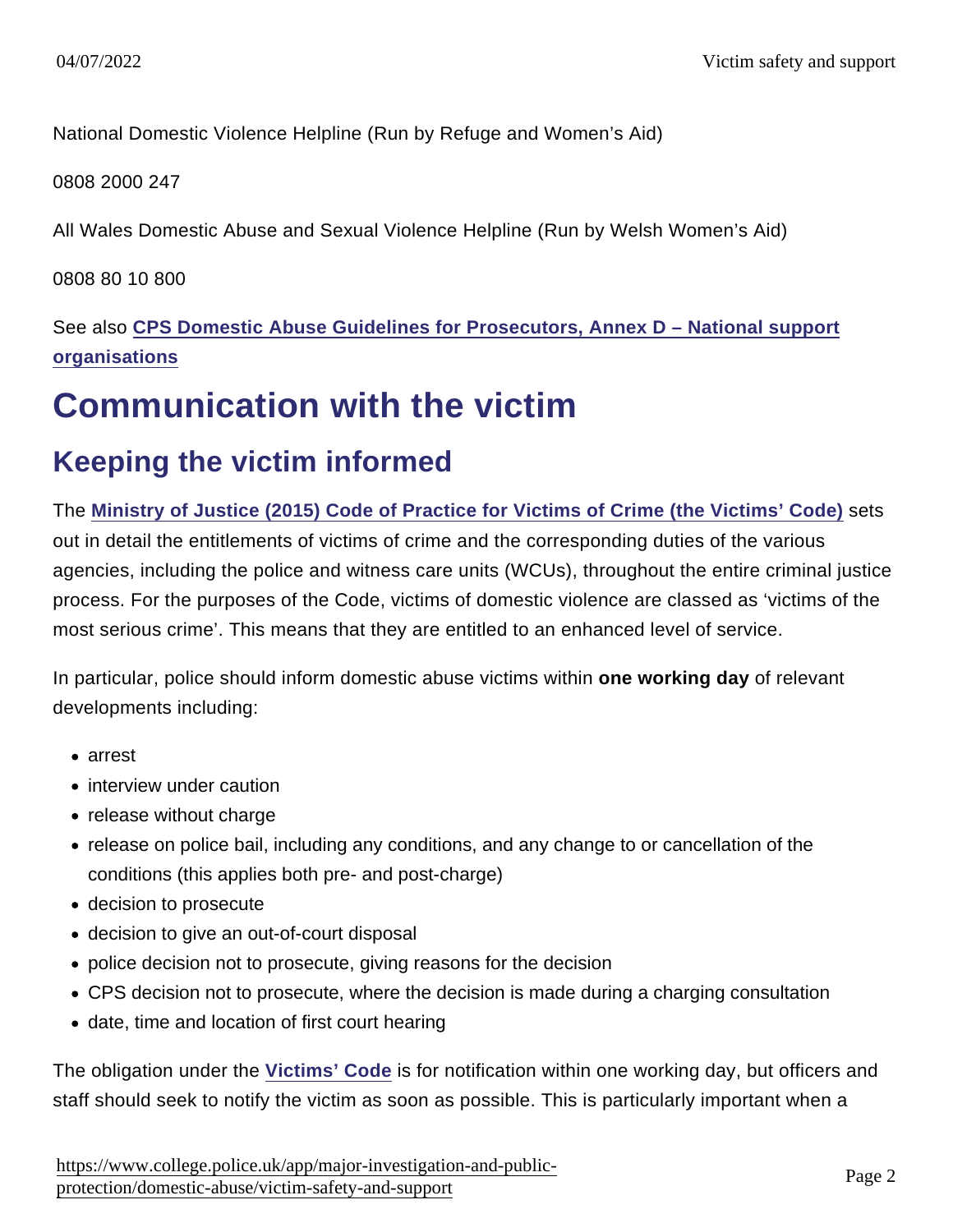defendant is released from custody, so that the victim has time to prepare and initiate any protective measures.

Women's Aid has developed the [Survivor's Charter](http://www.womensaid.org.uk/core/core_picker/download.asp?id=4390) , a statement of minimum standards that should be provided to victims by the justice system. These minimum standards, which all victims of domestic abuse can expect, include being respected, believed and informed.

For further information see:

- [part B of chapter 2 of the Victims' Code for police duties relating to adult victims](https://www.gov.uk/government/uploads/system/uploads/attachment_data/file/470212/code-of-practice-for-victims-of-crime.PDF)
- [part B of chapter 3 of the Victims' Code for police duties relating to children and young](https://www.gov.uk/government/uploads/system/uploads/attachment_data/file/470212/code-of-practice-for-victims-of-crime.PDF) [people who are victims](https://www.gov.uk/government/uploads/system/uploads/attachment_data/file/470212/code-of-practice-for-victims-of-crime.PDF)

## Bail and breaches of bail

Case officers should inform domestic abuse victims of the police bail decision and any conditions prior to release of the suspect. However, once a decision has been made to bail a suspect, release must not be delayed by difficulties in contacting the victim or their representative.

To comply with the [Victims' Code](https://www.gov.uk/government/uploads/system/uploads/attachment_data/file/470212/code-of-practice-for-victims-of-crime.PDF) , the [WCU](https://www.app.college.police.uk/app-content/major-investigation-and-public-protection/domestic-abuse/victim-safety-and-support/#witness-care-units), or the police if they are acting as the single point of contact, must notify the victim of the outcome of any bail hearings, including bail conditions and any changes to the conditions, within one working day of receiving the information from the court. The court should in turn be providing that information within one working day of making the decision. Where it is critical that the information is provided to the victim sooner, for example, where the defendant is released from custody by the court on a Friday afternoon, the investigating officer (IO) should make every effort to find out the result from the court, CPS or [independent domestic](https://www.app.college.police.uk/app-content/major-investigation-and-public-protection/domestic-abuse/victim-safety-and-support/#independent-domestic-violence-adviser-young-people8217s-violence-adviser-and-independent-sexual-violence-advisers) [violence adviser \(IDVA\)](https://www.app.college.police.uk/app-content/major-investigation-and-public-protection/domestic-abuse/victim-safety-and-support/#independent-domestic-violence-adviser-young-people8217s-violence-adviser-and-independent-sexual-violence-advisers) so that the victim can be advised of the outcome urgently and the risk assessment updated. In all matters affecting bail, police personnel should seek to notify the victim as soon as possible after any decision is made.

Officers should also inform the victim of action to take if the defendant breaks any of the bail conditions, whether police or court bail. They should explain to the victim exactly what the conditions mean and emphasise that responsibility for complying with bail conditions rests with the defendant. See [proactive policing of breaches](https://www.app.college.police.uk/app-content/major-investigation-and-public-protection/domestic-abuse/post-arrest-management-of-suspect-and-casefile/#proactive-policing-of-breaches-) for further information on situations where the victim appears to actively encourage the breach.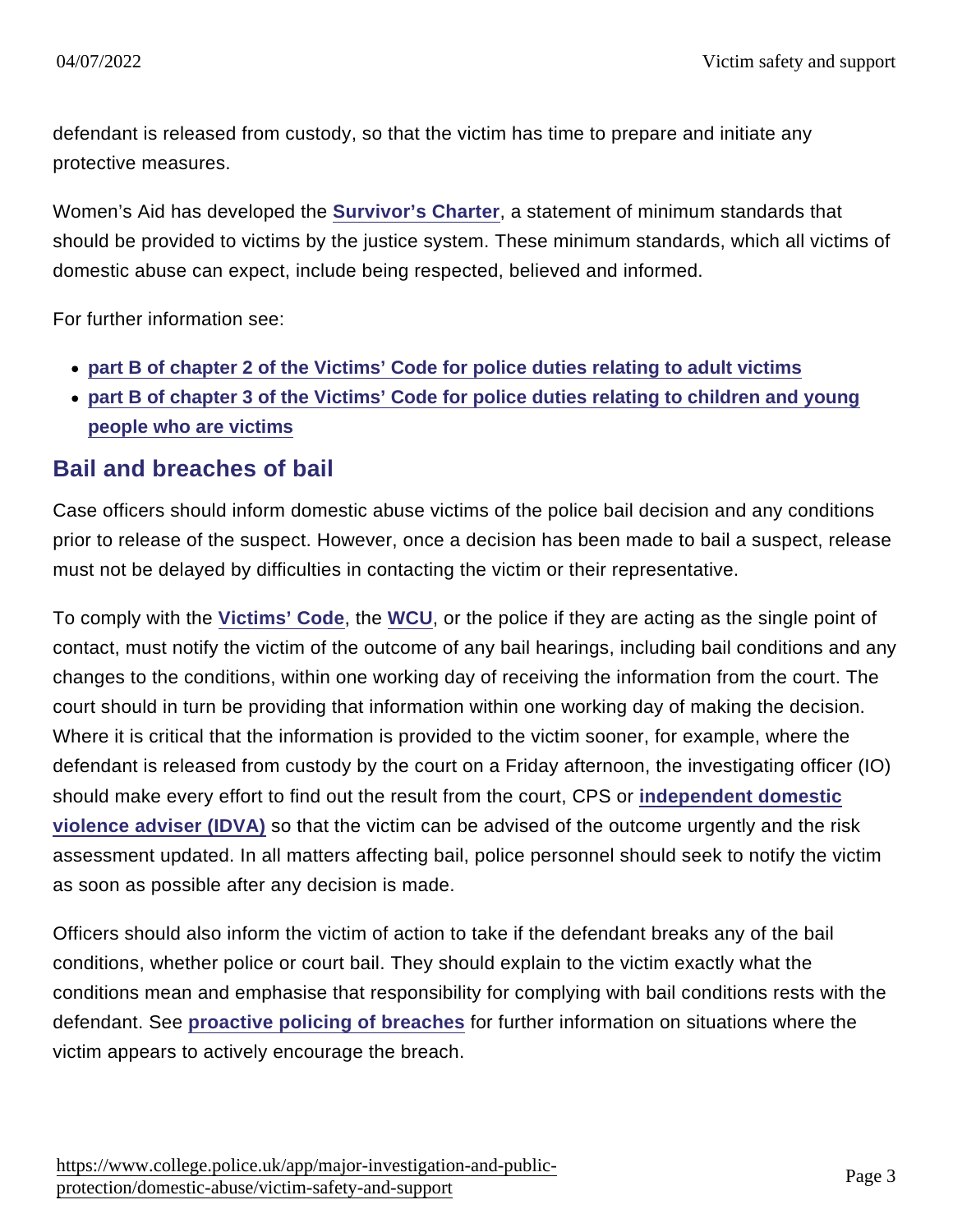A [proactive approach](https://www.app.college.police.uk/app-content/major-investigation-and-public-protection/domestic-abuse/post-arrest-management-of-suspect-and-casefile/#proactive-policing-of-breaches-) to breaches of bail is key to building the trust and confidence of the victim. Reports of a breach should be followed up promptly and as a matter of priority to:

- protect the victim(s) as much as possible
- show both the victim and defendant that action is taken in response to a breach
- refute any argument by the defence that the police do not really believe there is a risk to the victim

Officers should update the victim if the defendant is arrested for breach of bail, if possible in advance of any hearing. If they decide not to place the defendant before the court for any reason, they should tell the victim and explain the decision to them.

For further information see [Checklist: Pre-release considerations.](https://www.app.college.police.uk/app-content/major-investigation-and-public-protection/domestic-abuse/post-arrest-management-of-suspect-and-casefile/#checklist-pre-release-considerations)

#### **Discontinuance**

If a force decision is made not to prosecute the suspect or to discontinue proceedings, the [Victims'](https://www.gov.uk/government/uploads/system/uploads/attachment_data/file/470212/code-of-practice-for-victims-of-crime.PDF) [Code](https://www.gov.uk/government/uploads/system/uploads/attachment_data/file/470212/code-of-practice-for-victims-of-crime.PDF) specifies that a domestic abuse victim should be notified of this within one working day.

This is a police obligation where:

- the police make the decision to discontinue the case prior to charge
- the decision is made by the CPS during a pre-charge consultation with the police

Where the CPS discontinue proceedings after charge, it is their duty to notify the victim within the timescales.

## Victim personal statement

Under the [Victims' Code](https://www.gov.uk/government/uploads/system/uploads/attachment_data/file/470212/code-of-practice-for-victims-of-crime.PDF) , the police must offer a domestic abuse victim the opportunity to make a victim personal statement (VPS), even if they have not given any other witness statement. They should also ask the victim if they want the VPS read out or played in court, and if they would like to read it out themselves, although it is for the court to decide how the VPS should be presented.

The VPS is especially important in domestic abuse cases because it is the victim's opportunity to convey the context in which the offending has occurred (including [controlling or](https://www.app.college.police.uk/app-content/major-investigation-and-public-protection/domestic-abuse/context/#coercive-and-controlling-behaviour) [coercive behaviour](https://www.app.college.police.uk/app-content/major-investigation-and-public-protection/domestic-abuse/context/#coercive-and-controlling-behaviour) ) and the impact it has had on the victim, how the perpetrator has made them feel and any long-term health or other consequences. It is also appropriate to include reference to any observed impact of the offending on children too young to make their own statement, for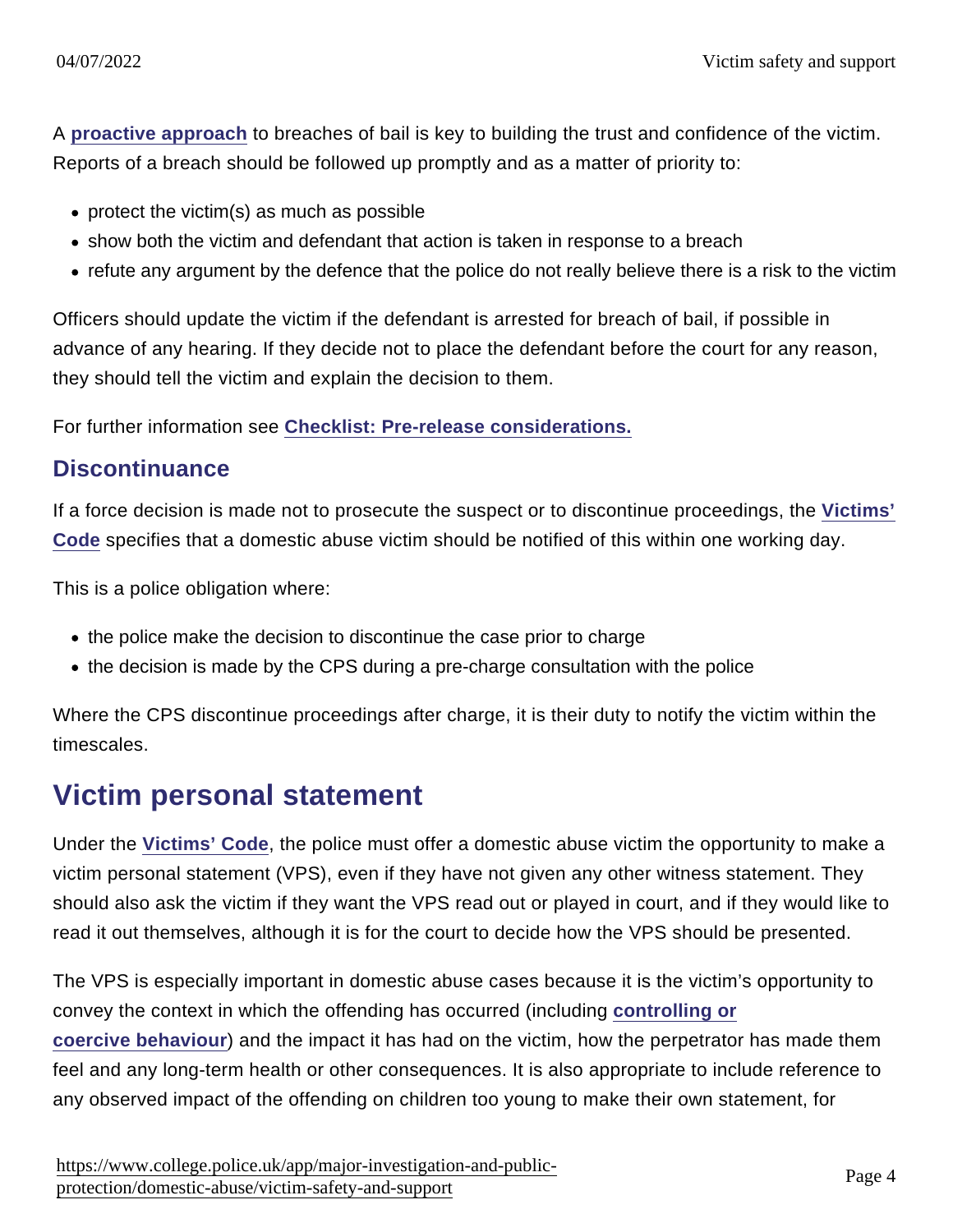example, changes in behaviour such as experiencing nightmares or comments made by the child which are heard by the victim.

If a VPS is made early on in the proceedings, it is useful to obtain a further VPS later in the case to provide an update on how the offending has affected the victim, as some consequences are not immediately apparent and others have long-term impact.

The victim should be advised that the VPS is disclosable to the defence if the suspect is charged. If a Victim Personal Statement is made early on in the proceedings, it should be updated closer to the conclusion of proceedings, if necessary.

For further information see:

- [Victims' Code](https://www.gov.uk/government/uploads/system/uploads/attachment_data/file/470212/code-of-practice-for-victims-of-crime.PDF)
- [CPS Legal Guidance on Victim Personal Statements](http://www.cps.gov.uk/legal/v_to_z/victim_personal_statements/)

## Victim's views on a restraining order

Officers should ask the victim for their views on obtaining a restraining order from the outset, preferably in their witness statement. Although they are usually imposed post conviction as part of sentencing, restraining orders can also be imposed on acquittal or where the prosecution is discontinued. For the court to properly consider imposing an order, especially a non-conviction order, it needs to know the views of the victim.

These views can also be useful for bail purposes, as the fact that a victim feels they need the protection of a restraining order can help to support an application to the court to impose bail conditions or remand a defendant in custody.

If the victim chooses not to engage later in the proceedings, or cannot be reached in preparation for the sentencing hearing, initial views expressed at the outset can still be put before the court.

A restraining order can regulate contact as well as prohibit it, for example, preventing the defendant from going to the victim's address but still allowing contact, or allowing continued cohabitation but protecting the victim from specific types of behaviour. This should be explained to the victim if they are concerned about child access or wish to stay in contact with the offender, so that they are aware a restraining order may, subject to the views of the court, still offer protection in those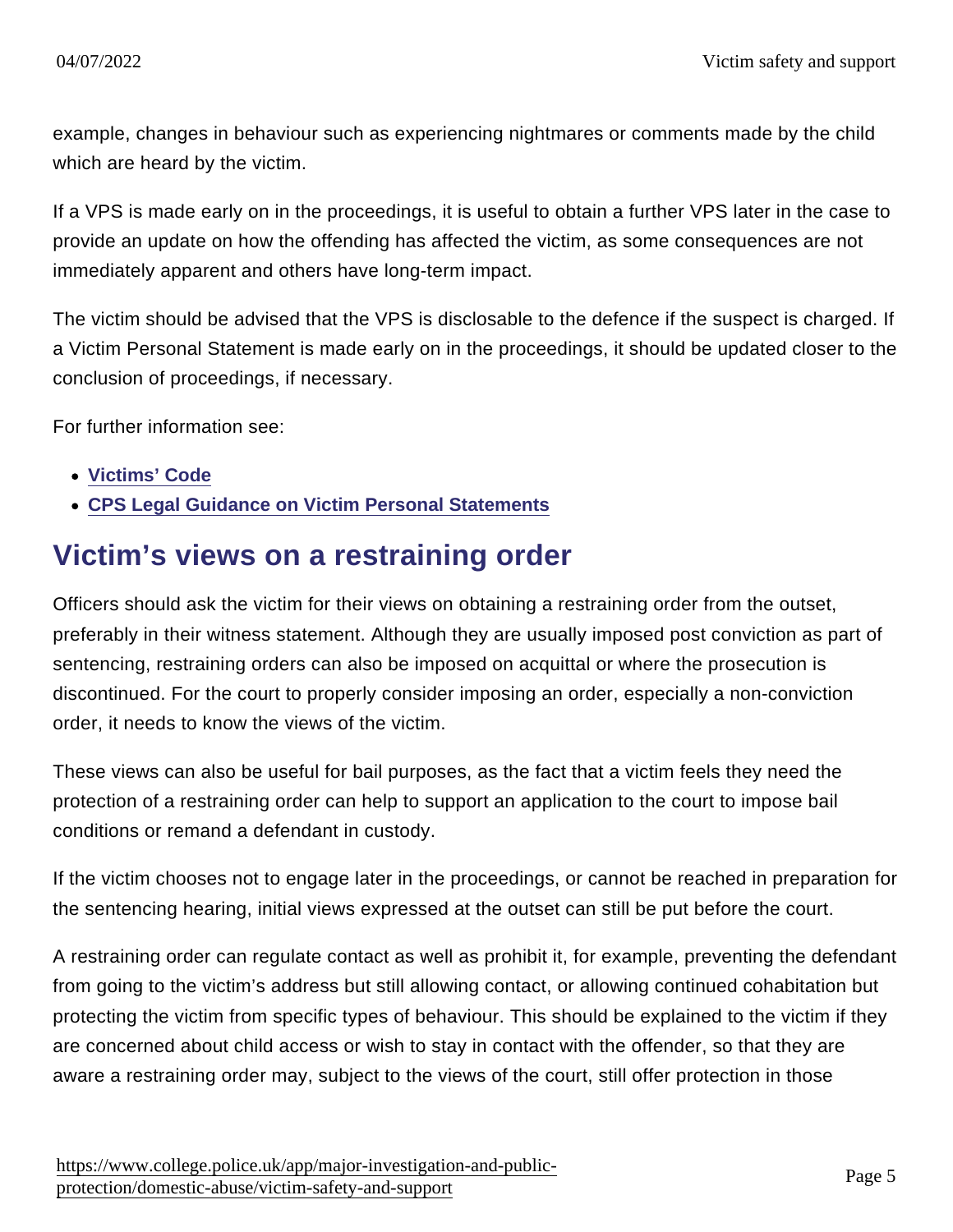circumstances.

Conduct which would otherwise not be arrestable can amount to a breach of a restraining order, which carries a lengthy custodial sentence, so it can be an effective tool for the future protection of the victim.

# Special measures

The police must take all reasonable steps to identify vulnerable or intimidated victims. Where such a victim is likely to be called as a witness in criminal proceedings and may be eligible for special measures, the police must explain the provisions included in special measures to the victim, and must record any views that the victim expresses about applying for them.

For further information on special measures see:

- [APP on investigation, working with victims and witnesses](https://www.app.college.police.uk/app-content/investigations/victims-and-witnesses/)
- [APP on prosecution and case management, special measures for vulnerable and](https://www.app.college.police.uk/app-content/prosecution-and-case-management/victim-and-witness-care/#special-measures-for-vulnerable-and-intimidated-witnesses) [intimidated witnesses](https://www.app.college.police.uk/app-content/prosecution-and-case-management/victim-and-witness-care/#special-measures-for-vulnerable-and-intimidated-witnesses)

See also:

[CPS Domestic Abuse Guidelines for Prosecutors, Special measures](http://www.cps.gov.uk/legal/d_to_g/domestic_abuse_guidelines_for_prosecutors/#a59)

# **Withdrawal**

When a victim indicates that they wish to withdraw their support for the prosecution process, a statement should be taken stating and describing any reasons for the withdrawal. This should be done by a domestic abuse specialist where possible. Withdrawal statements taken with care may still be used as evidence in current or future criminal proceedings or as evidence within the family court system.

Any withdrawal of support for a prosecution should prompt a revised risk assessment process and safety planning. The officer in the case should notify the CPS without delay if the victim indicates a wish to withdraw support for the prosecution.

#### Checklist: Taking comprehensive withdrawal statements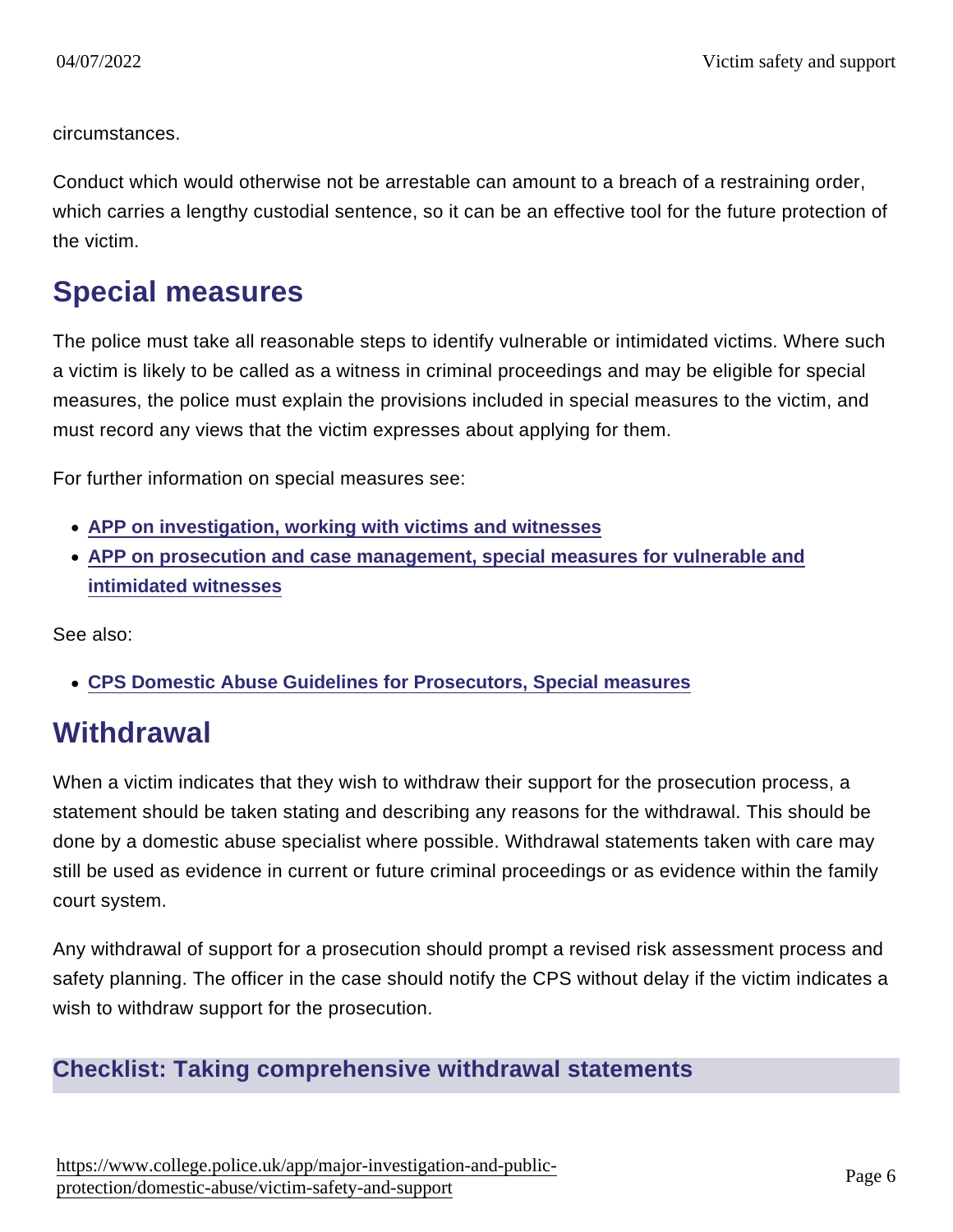A withdrawal statement should contain the following information:

- confirmation of whether the original statement given to the police was true if the original account has to be amended, an explanation for this should be included
- whether the victim has been put under pressure to withdraw
- nature of the original allegation (if not fully covered in a previous statement)
- victim's reasons for withdrawing the allegation
- with whom they have discussed the case particularly anyone who has advised them (a solicitor, for example)
- whether any civil proceedings have been, or are likely to be, instigated
- impact on the victim's life and that of any children if the case continues

Withdrawal statements should be forwarded to the CPS and accompanied by a background report from the officer in the case which should include:

- the officer's views on the case, including any suspicions of witness intimidation or pressure, if not already included in the withdrawal statement
- details of any identified risks to the safety of the victim, children or any other person
- details of the support available to the victim (for example, access to an IDVA)
- how the victim might respond to being compelled to attend court
- the likely impact on the victim and any children, of proceeding or not proceeding with the case

See also CPS Domestic Abuse Guidelines for Prosecutors, [Retractions and withdrawals by](http://www.cps.gov.uk/legal/d_to_g/domestic_abuse_guidelines_for_prosecutors/#a39) [complainants](http://www.cps.gov.uk/legal/d_to_g/domestic_abuse_guidelines_for_prosecutors/#a39) and [Issuing of witness summons and compelling the complainant to give](http://www.cps.gov.uk/legal/d_to_g/domestic_abuse_guidelines_for_prosecutors/#a44) [evidence](http://www.cps.gov.uk/legal/d_to_g/domestic_abuse_guidelines_for_prosecutors/#a44) .

## Witness care units

See APP on prosecution and case management, [witness care units \(WCU\)](https://www.app.college.police.uk/app-content/prosecution-and-case-management/victim-and-witness-care/?#witness-care-units) for general information on WCUs.

See the [Victims' Code](https://www.gov.uk/government/uploads/system/uploads/attachment_data/file/470212/code-of-practice-for-victims-of-crime.PDF) for information on the duties of WCUs to victims.

A witness care officer (WCO) is normally allocated as single point of contact for victims and witnesses in a particular case. Although they are always responsible for sending trial warnings and hearing outcomes, it may be appropriate in domestic abuse cases for the IO to remain the main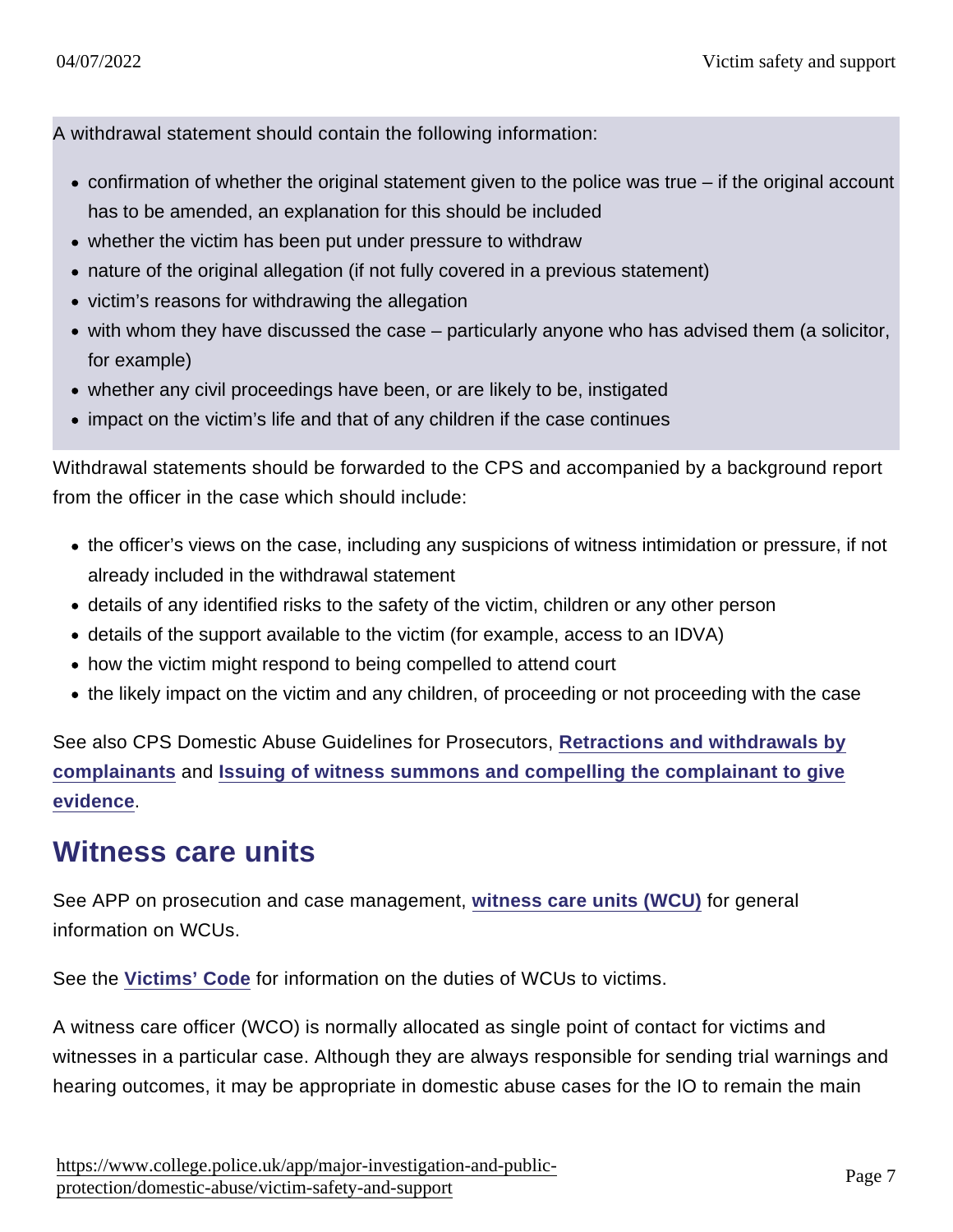point of contact for the victim because of the dynamics of risk in such cases, especially in higherrisk cases.

WCOs should be trained in basic risk assessment so that they can recognise danger signs and refer any concerns to the IO for an updated risk assessment. This is particularly important if the WCO is the single point of contact for the victim.

# Independent domestic violence adviser, young people's violence adviser and independent sexual violence advisers

IDVAs work alongside the police and other criminal justice agencies, other statutory agencies and the voluntary sector, independently of any one agency, to provide support to victims of domestic abuse. The exact nature and arrangements for the IDVA service vary across the country, mainly depending on the source and degree of funding underpinning it. They are universally recognised to be an effective form of support for victims and to assist in achieving positive outcomes.

IDVAs work primarily with people at high risk of domestic abuse, in some areas only those referred to a [MARAC,](https://www.app.college.police.uk/app-content/major-investigation-and-public-protection/domestic-abuse/partnership-working-and-multi-agency-responses/#multi-agency-risk-assessment-conferences-for-domestic-abuse-) to secure their safety and that of their children. They are often the main point of contact and work to assess level of risk, discuss options and develop safety plans, alongside the police. IDVAs should maintain current information about victims and witnesses in domestic abuse cases. They should also update police officers responsible for the case, and attend and contribute to MARACs, as required.

Arrangements should be made to ensure the safety of IDVAs during the course of their work. Police domestic abuse supervisors should ensure that they are promptly updated with any information relevant to risk to keep them as safe as possible when carrying out their role.

The CPS should be made aware of an IDVA's involvement in a case. IDVAs should be represented in the [specialist domestic violence courts \(SDVC\)](https://www.app.college.police.uk/app-content/major-investigation-and-public-protection/domestic-abuse/partnership-working-and-multi-agency-responses/#specialist-domestic-violence-court-systems), where they can provide additional information and updates from the victim where requested by the court or CPS.

Police domestic abuse supervisors should ensure that communication between IDVAs and police officers is maintained. IDVAs should be consulted over changes in police working practices and routinely included in briefings and update meetings.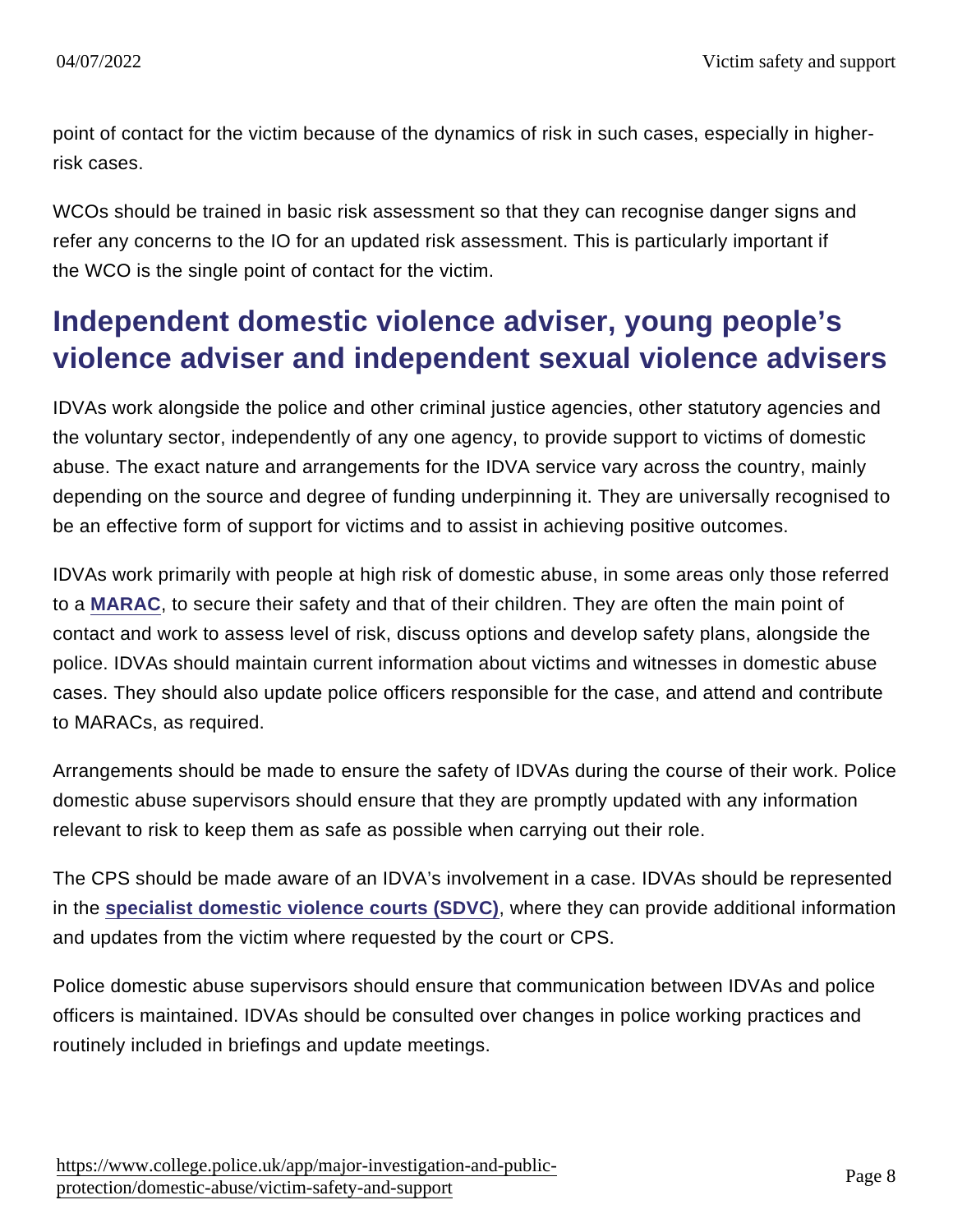Young people's violence advisers (YPVA) support victims aged under 18 and can support 16- and 17-year-old victims of domestic abuse in a similar way to how IDVAs support adult victims.

Independent sexual violence advisers (ISVAs) provide targeted professional support to victims of sexual violent crime. They may be based in sexual assault referral centres or specialist sexual violence support organisations. They ensure that safety is coordinated across all agencies and link in with essential services.

# Risk management

Risk management is used here to refer to management of the responses adopted in cases where risk is identified, to minimise risk of further harm by the offender. Risk management in domestic abuse cases should include, where appropriate, a multi-agency approach to developing and implementing interventions and risk management plans, underpinned by effective [information](https://www.app.college.police.uk/app-content/major-investigation-and-public-protection/domestic-abuse/partnership-working-and-multi-agency-responses/#partnership-working-and-information-sharing) [sharing](https://www.app.college.police.uk/app-content/major-investigation-and-public-protection/domestic-abuse/partnership-working-and-multi-agency-responses/#partnership-working-and-information-sharing) .

For further information see [understanding risk and vulnerability in context](https://www.app.college.police.uk/app-content/major-investigation-and-public-protection/domestic-abuse/risk-and-vulnerability/) for detailed information on risk identification and assessment.

# Checklist: Risk management

Any risk management processes should:

- extend beyond the initial investigation, through the court process and beyond
- include a locally agreed risk management framework, for example, PLANBI Proportionality, Legality, Accountability, Necessity and based on Best Intelligence/Information at the time
- provide officers and staff with possible actions which are proportionate to the risk and aimed at specific risk variables
- describe a tactical menu of intervention options for victims and offenders corresponding to each grading of risk – standard, medium and high
- be able to be adapted from a standard response to meet the needs of a serious and complex case, allowing for professional judgement and decisions to be made based on individual cases and problem solving in partnership
- remain dynamic so that significant changes may be reflected easily within assessments and management plans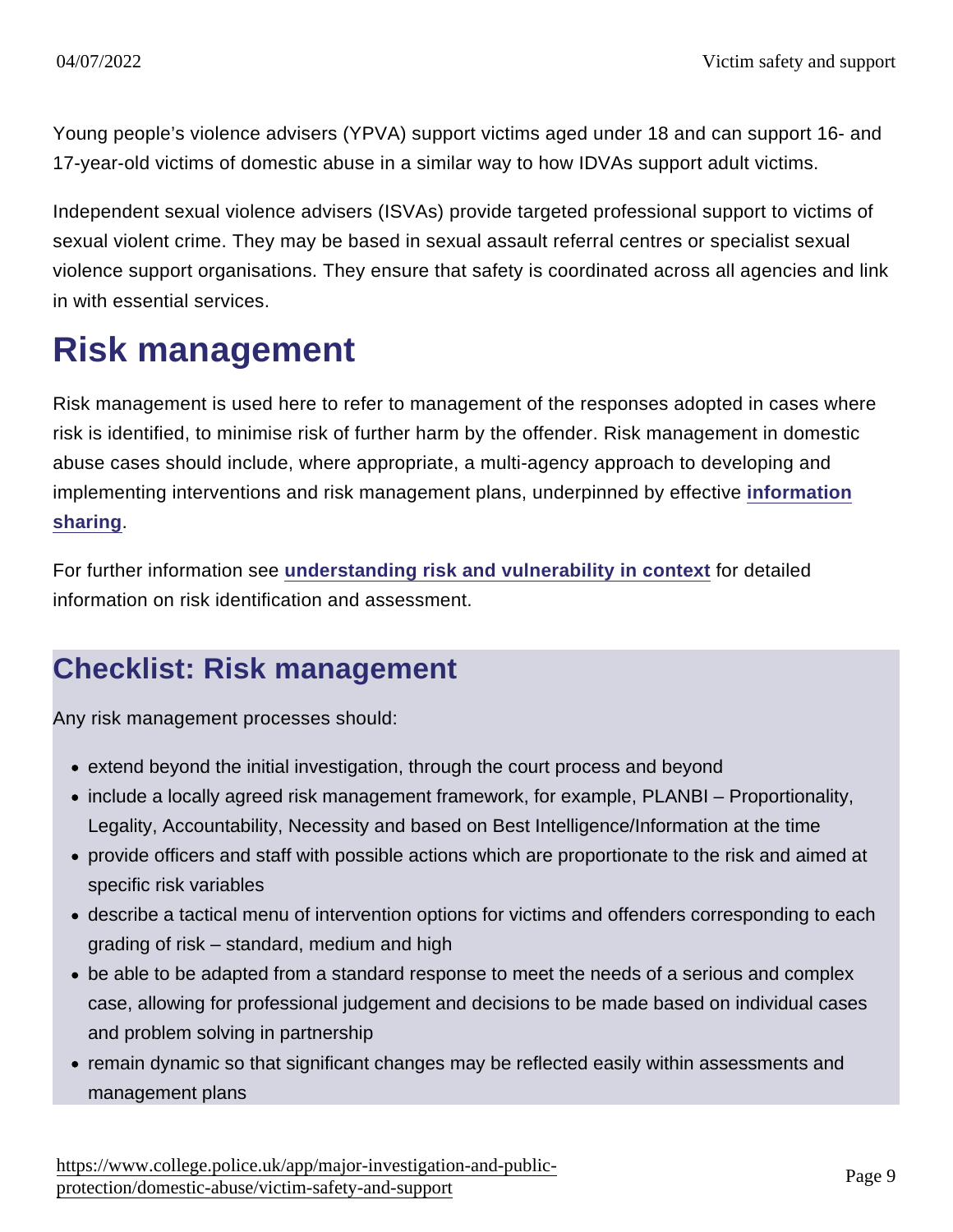- be subject to review at set intervals which are appropriate to the risk grading
- assist those in the criminal justice system to make decisions, for example, those which depend on information about the public interest and risk to victims and others
- be linked to multi-agency risk management processes which focus on high-risk cases, potential escalation and/or repeat incidents, for example, [MARACs](https://www.app.college.police.uk/app-content/major-investigation-and-public-protection/domestic-abuse/partnership-working-and-multi-agency-responses/#multi-agency-risk-assessment-conferences-for-domestic-abuse-)
- provide clarity on which internal unit and/or external agency takes the lead, or is responsible for certain actions as part of the risk management plan
- include the review of actions from the risk management plan as part of ongoing safety planning
- be communicated to the victim(s) to ensure that they are kept up to date throughout the process, where appropriate and achievable

# Checklist: Reducing risk in identified cases

Officers should use the following measures to reduce risk in identified cases, as appropriate, by:

- implementing legal interventions (for example, arrest of suspect, use of restraining orders under the [Protection from Harassment Act 1997](http://www.legislation.gov.uk/ukpga/1997/40/contents) )
- enforcing breaches of bail conditions and court orders
- implementing fast response systems in line with local police force policy
- investigating instances of witness intimidation promptly and thoroughly
- assisting the victim to improve security at their home, see [crime prevention strategies](https://www.app.college.police.uk/app-content/major-investigation-and-public-protection/domestic-abuse/victim-safety-and-support/#crime-prevention-strategies)
- arranging for the victim to be taken to a place of safety, where appropriate
- being alert to the possibility that the perpetrator has reported the victim as missing and/or mentally ill so that the police will find the victim for them – see [associated investigations, missing](https://www.app.college.police.uk/app-content/major-investigation-and-public-protection/domestic-abuse/identification-reporting-and-associated-investigations/#missing-persons-investigations) [persons](https://www.app.college.police.uk/app-content/major-investigation-and-public-protection/domestic-abuse/identification-reporting-and-associated-investigations/#missing-persons-investigations)
- issuing [DVPNs](https://www.app.college.police.uk/app-content/major-investigation-and-public-protection/domestic-abuse/arrest-and-other-positive-approaches/domestic-violence-protection-notices-and-domestic-violence-protection-orders/#domestic-violence-protection-notices) and applying for [DVPOs](https://www.app.college.police.uk/app-content/major-investigation-and-public-protection/domestic-abuse/arrest-and-other-positive-approaches/domestic-violence-protection-notices-and-domestic-violence-protection-orders/#domestic-violence-protection-orders)
- applying for specialist civil orders, for example, [violent offender orders](https://www.app.college.police.uk/app-content/major-investigation-and-public-protection/domestic-abuse/arrest-and-other-positive-approaches/#violent-offender-order), sexual harm prevention orders or sexual harm orders
- assisting victims to develop and implement their [safety plans](https://www.app.college.police.uk/app-content/major-investigation-and-public-protection/domestic-abuse/victim-safety-and-support/#developing-safety-plans)
- encouraging victims to access support
- making [appropriate referrals to support agencies](https://www.app.college.police.uk/app-content/major-investigation-and-public-protection/domestic-abuse/first-response/#referrals-to-voluntary-sector-support-agencies)
- referring identified high-risk cases, potential escalation and/or repeat incidents to a [MARAC](https://www.app.college.police.uk/app-content/major-investigation-and-public-protection/domestic-abuse/partnership-working-and-multi-agency-responses/#multi-agency-risk-assessment-conferences-for-domestic-abuse-) or local equivalent
- linking into prison monitoring and intelligence processes when a perpetrator is in prison, whether on remand or serving a sentence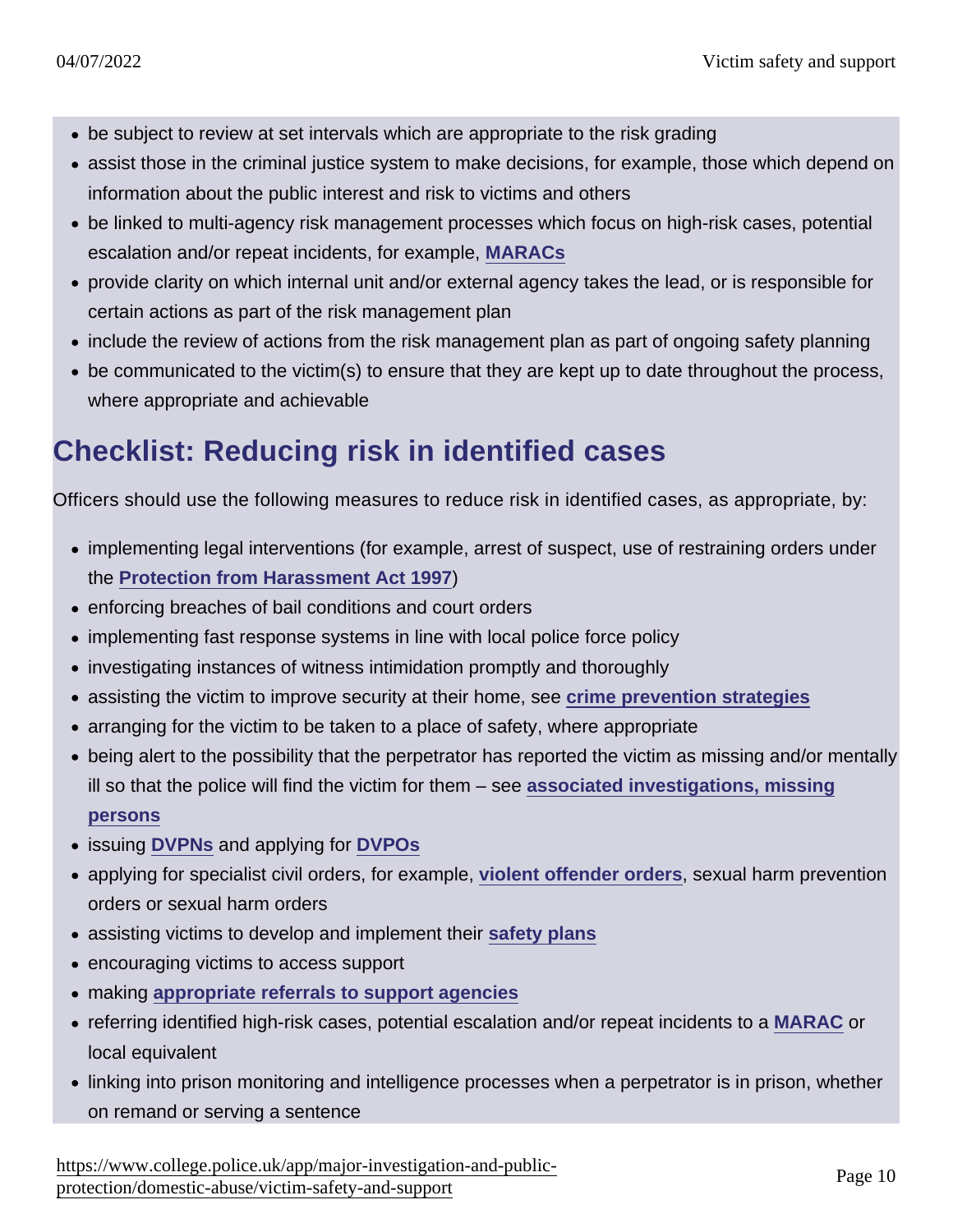- ensuring that both a victim safety plan and a perpetrator management plan are established prior to the offender's release
- liaising with established multi-agency perpetrator management processes where applicable, for example, [multi-agency public protection arrangements](https://www.app.college.police.uk/app-content/major-investigation-and-public-protection/domestic-abuse/partnership-working-and-multi-agency-responses/#multi-agency-public-protection-arrangements-) (MAPPA) or integrated offender management (IOM)
- ensuring that property exchange or recovery can occur safely, see [assisting with the recovery](https://www.app.college.police.uk/app-content/major-investigation-and-public-protection/domestic-abuse/post-arrest-management-of-suspect-and-casefile/#assisting-with-the-recovery-of-property) [of property](https://www.app.college.police.uk/app-content/major-investigation-and-public-protection/domestic-abuse/post-arrest-management-of-suspect-and-casefile/#assisting-with-the-recovery-of-property)

Domestic abuse frequently continues post separation and victims and their children are often at more risk of further harm or homicide during and post separation.

# Referral to MARAC

Where a victim of domestic abuse is identified as being at high risk of harm, potential escalation and/or repeat incidents, they should be referred to [MARAC](https://www.app.college.police.uk/app-content/major-investigation-and-public-protection/domestic-abuse/partnership-working-and-multi-agency-responses/#multi-agency-risk-assessment-conferences-for-domestic-abuse-). The one-off meeting combines up-todate risk information with an assessment of the victim's needs. The MARAC process establishes whether the offender poses a significant risk to any particular individual or to the general community and links the victim's needs to the provision of appropriate services for the victim, children and perpetrator.

A key product from the MARAC process is the construction and implementation of a multi-agency risk management plan. The risk management plan should provide professional support to all those at risk, reducing risk of harm and repeat victimisation. MARACs should also improve agency accountability and support for staff involved in high-risk cases.

# Domestic violence disclosure scheme

See management of information, [domestic violence disclosure scheme \(Clare's Law\)](https://www.app.college.police.uk/app-content/major-investigation-and-public-protection/domestic-abuse/leadership-strategic-oversight-and-management/#domestic-violence-disclosure-scheme-clares-law) for more detailed information.

The domestic violence disclosure scheme (DVDS), also known as Clare's Law, was introduced to increase protection for domestic abuse victims. It establishes recognised procedures for disclosing information to enable new or existing partners of previously violent individuals to make informed choices about how and whether they take forward that relationship.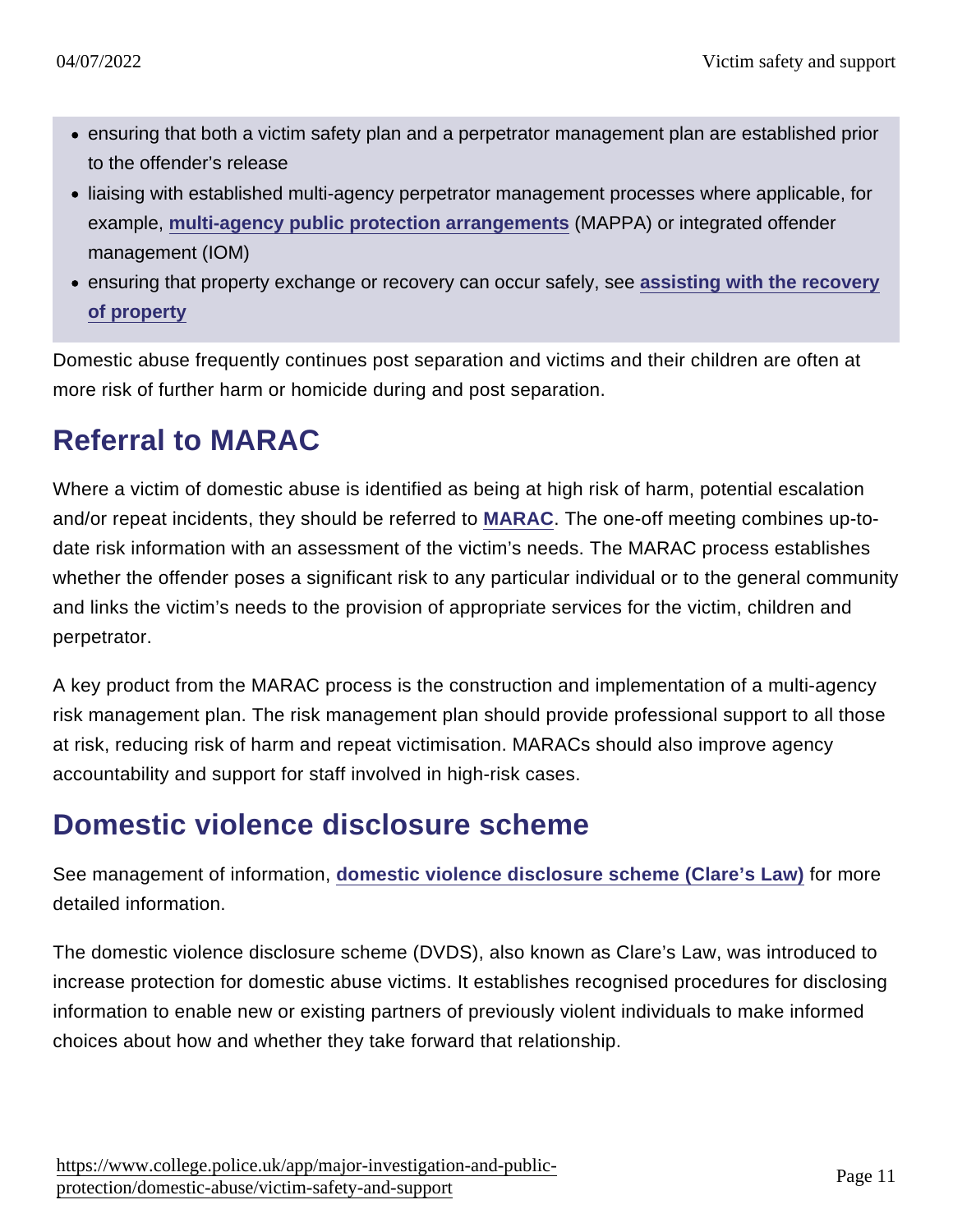The scheme contributes to risk management by enabling victims to find out from an early stage about the potential for risk from prospective or new partners. This allows the victim to:

- make decisions about the nature and extent of the relationship
- put in place protective measures and access support if the relationship is to continue

It also enables the police to analyse patterns of requests under the scheme. This makes it possible for them to identify individuals who may be as yet unknown to the police but are attracting a volume of requests under the right to ask entry route which may indicate a cause for concern. It may also make it easier for them to identify serial perpetrators.

## Perpetrator management as a risk reducing measure

Forces should ensure they have a system to actively manage and monitor known serial perpetrators of domestic abuse and other perpetrators with a history of domestic abuse. Whether this is implemented by domestic abuse specialists, through neighbourhood or local policing teams, or through multi-agency arrangements, it should be regularly reviewed at senior officer level.

Some forces have domestic abuse perpetrator specialists. These act as a single point of contact for a perpetrator, similar to an offender manager, and work with the person to divert and disrupt their behaviour. Diversionary measures might involve assistance to get a job or housing, for example, where the person keeps returning to the victim's address because they are homeless. Disruption tactics could involve regular police checks, issuing a [DVPN](https://www.app.college.police.uk/app-content/major-investigation-and-public-protection/domestic-abuse/arrest-and-other-positive-approaches/domestic-violence-protection-notices-and-domestic-violence-protection-orders/#domestic-violence-protection-notices)/applying for a [DVPO](https://www.app.college.police.uk/app-content/major-investigation-and-public-protection/domestic-abuse/arrest-and-other-positive-approaches/domestic-violence-protection-notices-and-domestic-violence-protection-orders/#domestic-violence-protection-orders) or [ANPR](https://www.app.college.police.uk/app-content/major-investigation-and-public-protection/domestic-abuse/investigative-development/#automatic-number-plate-recognition) monitoring.

Existing perpetrator management processes should be utilised, for example, IOM and [MAPPA](https://www.app.college.police.uk/app-content/major-investigation-and-public-protection/domestic-abuse/partnership-working-and-multi-agency-responses/#multi-agency-public-protection-arrangements-). A management plan should be established when a domestic abuse perpetrator is due for release from prison, alongside a review of the victim's safety plan.

See also domestic abuse and the intelligence process, [using intelligence to target perpetrators](https://www.app.college.police.uk/app-content/major-investigation-and-public-protection/domestic-abuse/leadership-strategic-oversight-and-management/#using-intelligence-to-target-perpetrators).

For further information see:

- Tactical menu of options available via [College Learn](https://www.learn.college.pnn.police.uk/) , a learning tool restricted to registered users
- [Principles for the management of serial and potentially dangerous perpetrators of](https://library.college.police.uk/docs/appref/Serial-dangerous-domestic-abuse-stalking-perpetrators-principles.pdf) [domestic abuse and stalking](https://library.college.police.uk/docs/appref/Serial-dangerous-domestic-abuse-stalking-perpetrators-principles.pdf)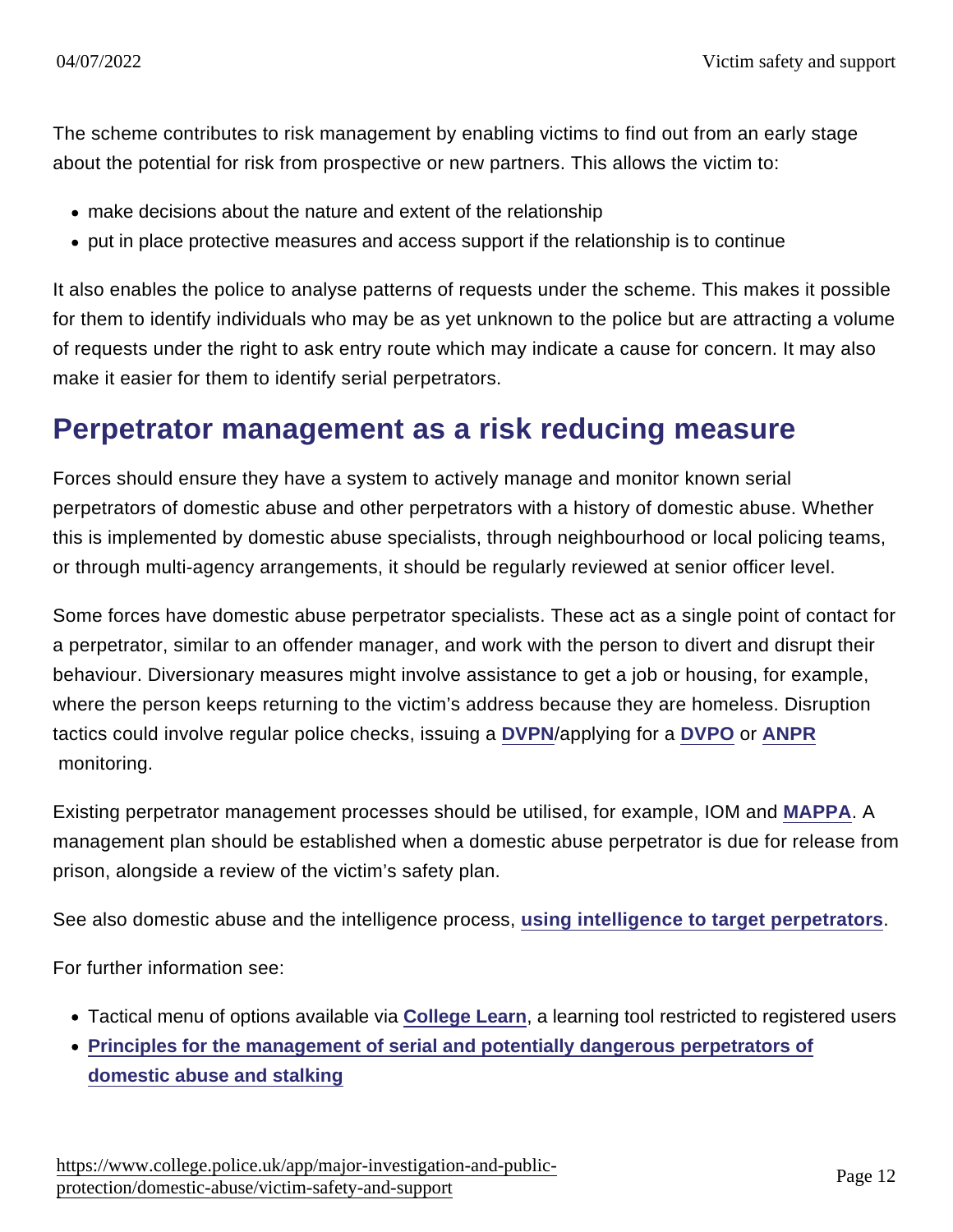# Safety planning

# Crime prevention strategies

## Improving home security

Crime prevention officers (or their local equivalent) should be made available to victims of domestic abuse to provide advice on home security. Where victims of domestic abuse choose to remain in their home, the police should support them to do so and assist in making them safe. Targethardening measures and improvements in home security, including smoke alarms, burglar alarms and new lighting, can reassure victims and their families and help to protect them from further abuse. Consideration should be given to using alarm systems, mobile telephones (some of which have a facility to record and/or transmit live to the police control room) and CCTV to provide the victim with further safety measures and reassurance. Such devices may also provide evidence to support further police action.

A referral to the fire service can be useful if it is considered that there is a risk of arson. A fire safety survey checks safety in the home and assesses escape routes.

## Neighbourhood and police safety schemes

Cocoon watch schemes request the help and support of neighbours, family and relevant agencies in protecting the victim by contacting the police immediately if further incidents occur. A cocoon watch identifying the victim is only implemented with the informed consent of the victim. It is possible to have limited cocoon watch without consent where the victim is not named, for example, an awareness-raising leaflet drop in the neighbourhood which states that domestic abuse is taking place in the area. In some cases, and in consultation with the victim, it may be appropriate to make the suspect aware of the action. Cocoon watch should not be used where there is any reason to suspect that neighbours and/or family may be involved in the abuse, or if the victim may feel more at risk by neighbours being informed, for example, revealing the sexual orientation of a victim could place them at risk of homophobic abuse.

Police watch schemes provide a visible police presence to both the victim and the suspect. It involves regular police patrols within the vicinity of reported incidents. In some situations police officers may visit to check on the safety of the victim.

## The role of neighbourhood policing teams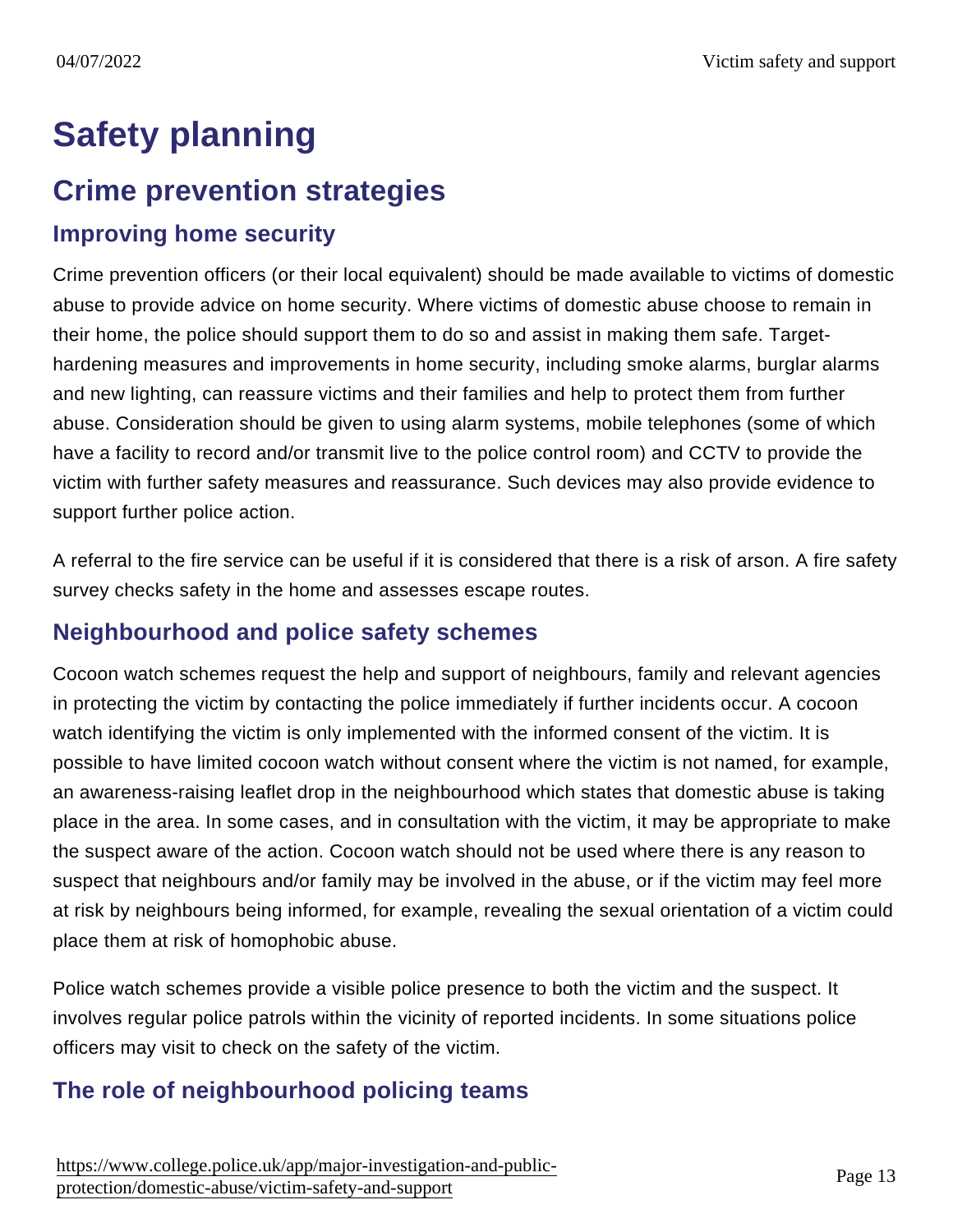The policing team responsible for dealing with domestic abuse investigations should keep neighbourhood policing teams (NPT), or equivalent local policing team, routinely informed of domestic abuse offenders and high-risk cases in their particular geographic area. NPTs can assist in the risk management of individual offenders (for example, through the enforcement of civil orders, through police watch activities, or where appropriate, by conducting unannounced curfew checks on perpetrators who do not live with their victims). Team members can be key sources of information provided by, or obtained from, the community.

The information provided can assist in ongoing risk identification processes and in longer-term risk management. NPTs can also use community information to identify domestic abuse offenders and those who present a current and significant risk to others. NPTs should be briefed about cases that have been [referred to a MARAC](https://www.app.college.police.uk/app-content/major-investigation-and-public-protection/domestic-abuse/victim-safety-and-support/#referral-to-marac) and are located within their geographic area. Where necessary, the teams should be given relevant information enabling them to contribute to the MARAC action plan.

Relevant information which could be made available to NPTs, for example, in daily tasking meetings, includes:

- known perpetrators and victims in the local area
- any known locations for domestic abuse offending
- children associated with households where domestic abuse is known to occur this includes children not normally resident there but who visit or stay over on a regular basis
- newly imposed non-molestation and restraining orders, DVPNs and DVPOs and other civil orders
- pending or recent release of a perpetrator on licence
- current victim safety plans

Any risk identification and assessment information acquired by team members should be dealt with according to [APP on information management](https://www.app.college.police.uk/app-content/information-management/?s=) . Some domestic abuse-related issues may require the preparation of a neighbourhood problem-solving plan, for example, if minority communities are identified as under-reporting domestic abuse.

Where appropriate, NPTs should work with domestic abuse specialist officers and supervisors to assist with information gathering, enforcement issues, and developing risk action plans. Where NPT officers are asked to visit victims, they should be fully briefed on the situation and purpose of the visit.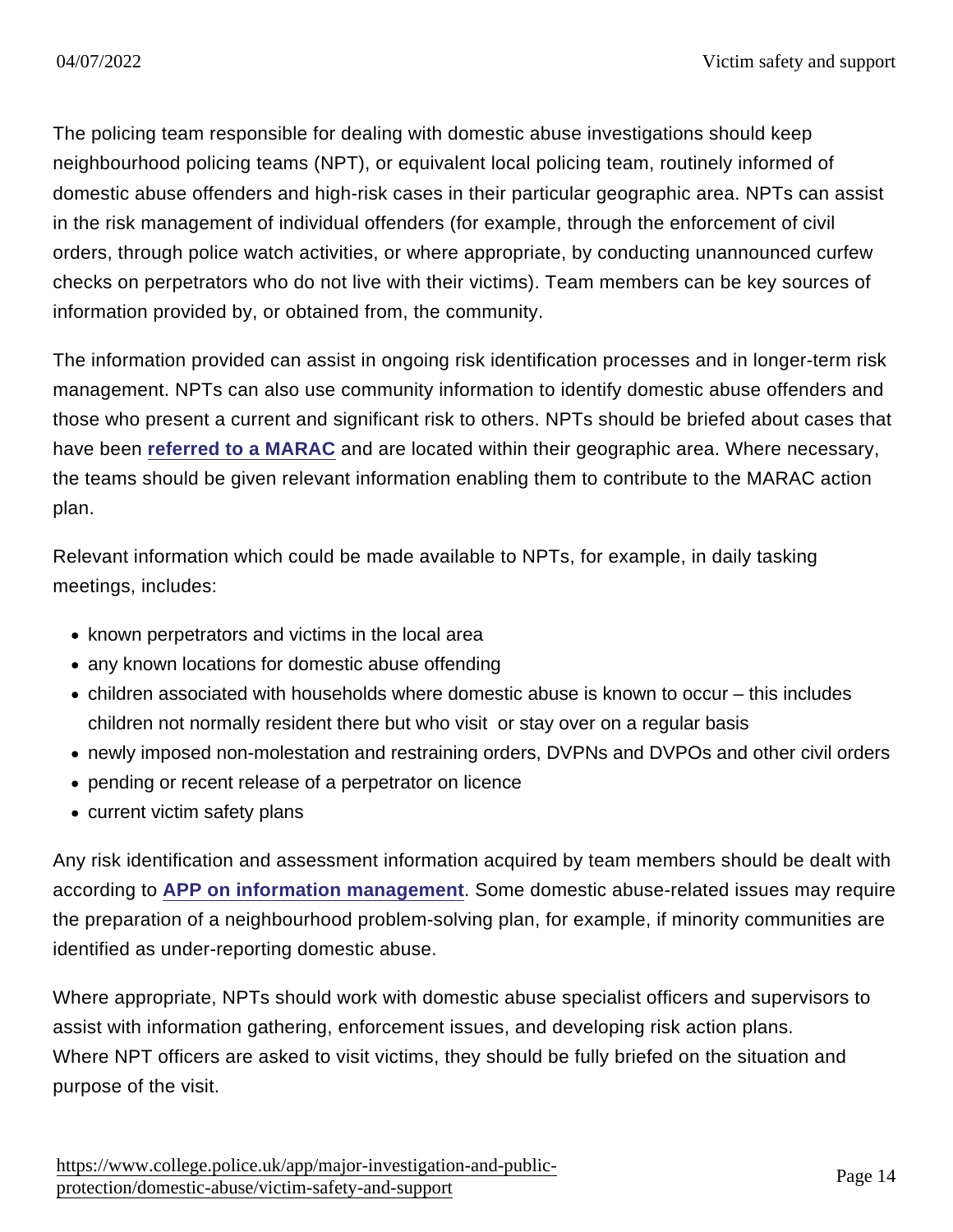Aggregated information relating to the prevalence of reporting of domestic abuse cases and the number of identified high-risk cases should also be considered for inclusion in neighbourhood profiles. The purpose of this profile is to record information about the neighbourhood and to assist the community engagement and collaborative process. Information relating to specific cases will not, however, be appropriate to include in any publicly available document.

#### Sanctuary schemes

Sanctuary schemes are victim-centred initiatives which are implemented to prevent homelessness by enabling victims of domestic abuse to remain in their own accommodation where:

- it is safe for them to do so
- it is their choice
- the perpetrator does not live in the accommodation

They are used as part of a broader package of support for the victim.

The main feature of a scheme is the creation of a 'sanctuary room', providing a safe room or sanctuary from where victims can call and wait for the arrival of the police. Additional security can also be provided, for example, locks on windows and doors, gated security to the outside of a property, fire hammers, fire blankets, door viewers and emergency lighting. Sanctuary schemes are implemented by local authorities, in partnership with the police, the fire and rescue service and a specialist domestic abuse service, with support provided throughout the process.

The schemes are designed to meet the needs and circumstances of the individuals involved and should be fully integrated with local risk management processes. They are not appropriate or safe in all circumstances and are generally used in identified high-risk domestic abuse cases. For every referral made, a full risk assessment should be carried out by the police crime reduction unit and domestic abuse specialist officer. Partner agencies should be consulted where appropriate.

Addresses with sanctuary schemes installed should be clearly flagged on the IT systems of partner agencies, so that in the event of an emergency telephone call, it is clear that an immediate response will be necessary.

The [Sanctuary Scheme Installation Manual](https://library.college.police.uk/docs/appref/Sanctuary-Scheme-Installation-Manual-Final-2015.docx) (Mark Dowse, 2015) has been developed by the Metropolitan Police Service to set out the minimum technical specifications for the installation of a sanctuary safe room and associated security and fire safety measures. It has obtained approval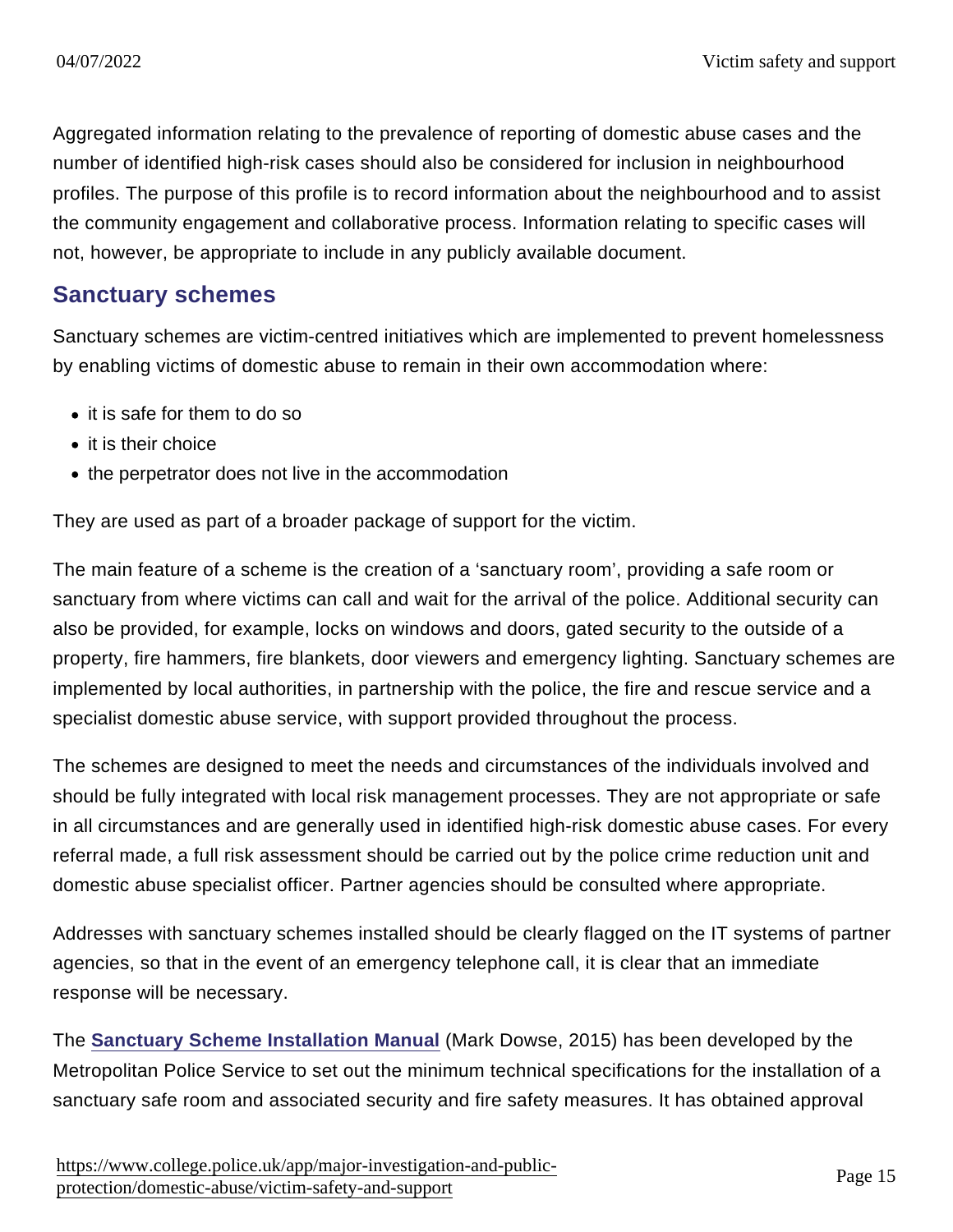from [Secured by Design](http://www.securedbydesign.com/) .

For further information see [Department for Communities and Local Government \(2010\)](https://www.gov.uk/government/publications/sanctuary-schemes-for-households-at-risk-of-domestic-violence-guide-for-agencies) [Sanctuary Schemes for Households at Risk of Domestic Violence, Practice Guide for](https://www.gov.uk/government/publications/sanctuary-schemes-for-households-at-risk-of-domestic-violence-guide-for-agencies) [Agencies Developing and Delivering Sanctuary Schemes.](https://www.gov.uk/government/publications/sanctuary-schemes-for-households-at-risk-of-domestic-violence-guide-for-agencies)

## **Technology**

Developments in technology make new safety measures available on an evolving basis.

Personal safety devices/handsets use the latest mobile phone technologies to prioritise emergency calls from victims. Special handsets/devices, such as a TecSOS phone or equivalent, can be issued to victims as part of safety planning. They are linked to a monitoring service or direct to the police. The system recognises the individual device and can provide associated victim details, even from a silent call. GPS technology identifies the location of the device. The device also usually has a facility to record the call and any nearby activity for evidential purposes.

Proximity tagging of perpetrators involves fitting the perpetrator with a device that alerts the victim and police if the wearer comes within a certain distance of the victim and/or a defined area.

# Developing safety plans

Safety planning is a process by which the victim may consult appropriate agencies to discuss increasing personal safety and the safety of any children. It should form part of a partnership approach between professionals, victims and children and may include an assessment of the level of risk, developing a crisis plan and a plan for the future, both short and longer term.

The police have a role in helping to develop and support safety plans as part of their risk management processes. In general, the victim, with assistance from an [IDVA](https://www.app.college.police.uk/app-content/major-investigation-and-public-protection/domestic-abuse/victim-safety-and-support/#independent-domestic-violence-adviser-young-people8217s-violence-adviser-and-independent-sexual-violence-advisers) or other independent advocacy service, should carry out the safety planning, with officers being able to contribute to the process by implementing safety measures as part of a risk management plan or action plan. It should be carried out in consultation with other agencies, for example, fire service, housing, children's services.

Supervisors should ensure that during the safety planning process, officers consider and facilitate the use of traditional crime prevention and target-hardening measures (locks, home security, mobile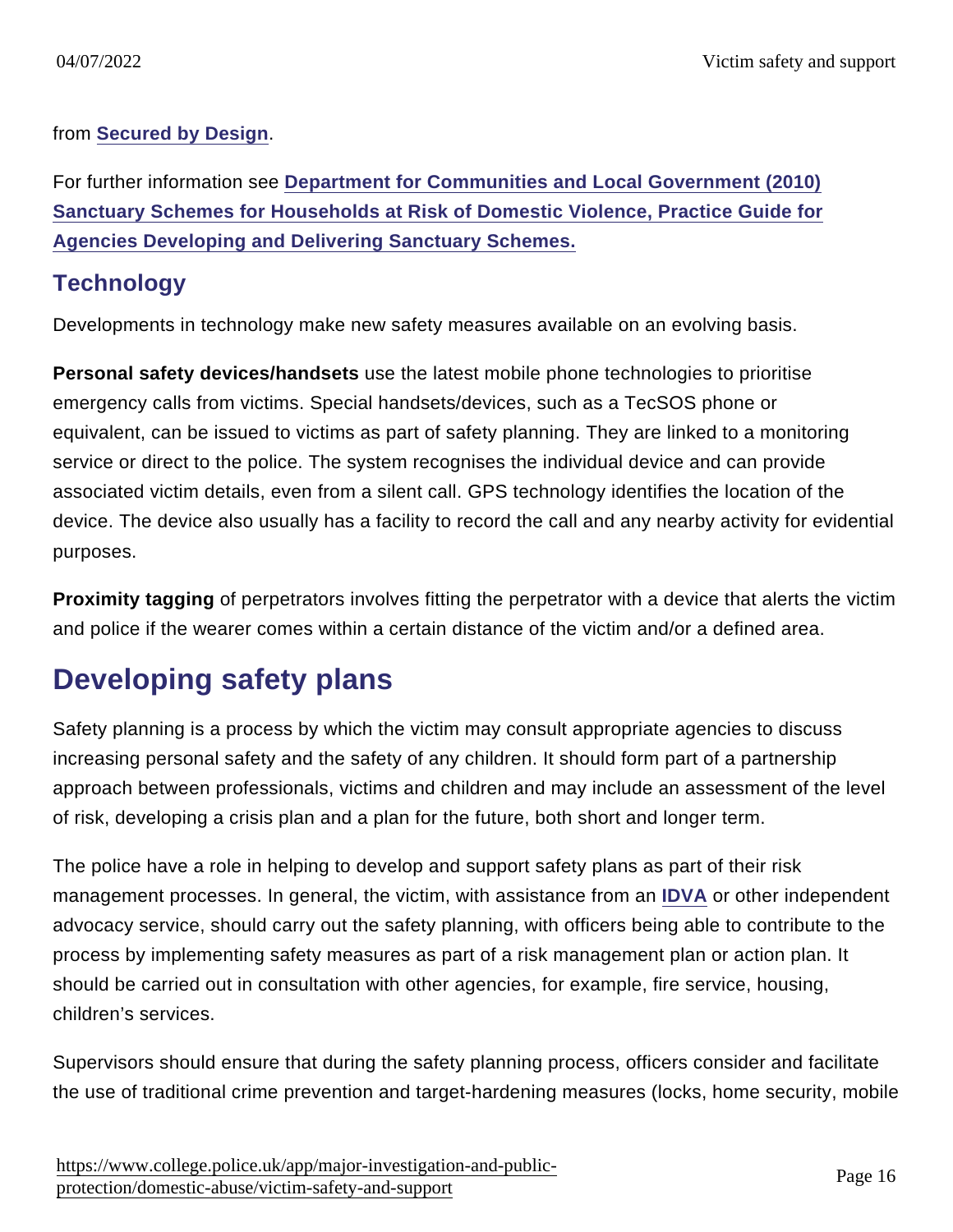telephones and alarms) and police watch schemes. Domestic abuse specialist officers should act as police advisers to victims developing safety plans and, wherever possible, should do so in partnership with IDVAs or voluntary sector support groups. For further information on crime prevention see [crime prevention strategies](https://www.app.college.police.uk/app-content/major-investigation-and-public-protection/domestic-abuse/victim-safety-and-support/#crime-prevention-strategies) . Officers may need to consider taking steps to ensure firearms licences are revoked or not granted to perpetrators, in accordance with [Home Office](https://www.gov.uk/government/uploads/system/uploads/attachment_data/file/417199/Guidance_on_Firearms_Licensing_Law_v13.pdf#page=99) [\(2015\) Guide on Firearms Licensing Law](https://www.gov.uk/government/uploads/system/uploads/attachment_data/file/417199/Guidance_on_Firearms_Licensing_Law_v13.pdf#page=99) .

Where applicable, the most effective way of improving the victim's safety is for their location not to be known to the suspect. This is particularly important if the victim is residing at a refuge or in temporary accommodation. If there is a risk that the address may be disclosed in unrelated proceedings, for example, in civil recovery proceedings or benefits applications, this should be discussed as part of safety planning as it may be possible for a letter or statement to be provided highlighting this risk for the purposes of those proceedings.

Safety plans should use existing resources and protective factors to establish measures to protect victims and any children and reduce risk. Safety planning provides reassurance to victims and their children, while increasing their awareness of the specific risks associated with domestic abuse. The plan should focus on the individual victim's and children's needs and circumstances, with their safety and protection a priority at every stage.

Many victims will already have safety planning measures in place. These plans can often be supported and developed by professional assistance. Voluntary sector groups and IDVAs have established expertise in carrying out safety planning with victims and others affected by domestic abuse. Police officers should be available to advise on reducing risk and on additional safety measures that can be put in place by the victim, police and others (for example, housing providers). It is essential to build on the safety measures developed by the victim, rather than insist on dramatic changes or make additional demands upon them.

For further information see:

- [Referral to MARAC](https://www.app.college.police.uk/app-content/major-investigation-and-public-protection/domestic-abuse/victim-safety-and-support/#referral-to-marac)
- [CPS Domestic Abuse Guidelines for Prosecutors, Annex D National support](http://www.cps.gov.uk/legal/d_to_g/domestic_abuse_guidelines_for_prosecutors/#a93) [organisations](http://www.cps.gov.uk/legal/d_to_g/domestic_abuse_guidelines_for_prosecutors/#a93)

## Checklist: Principles of safety planning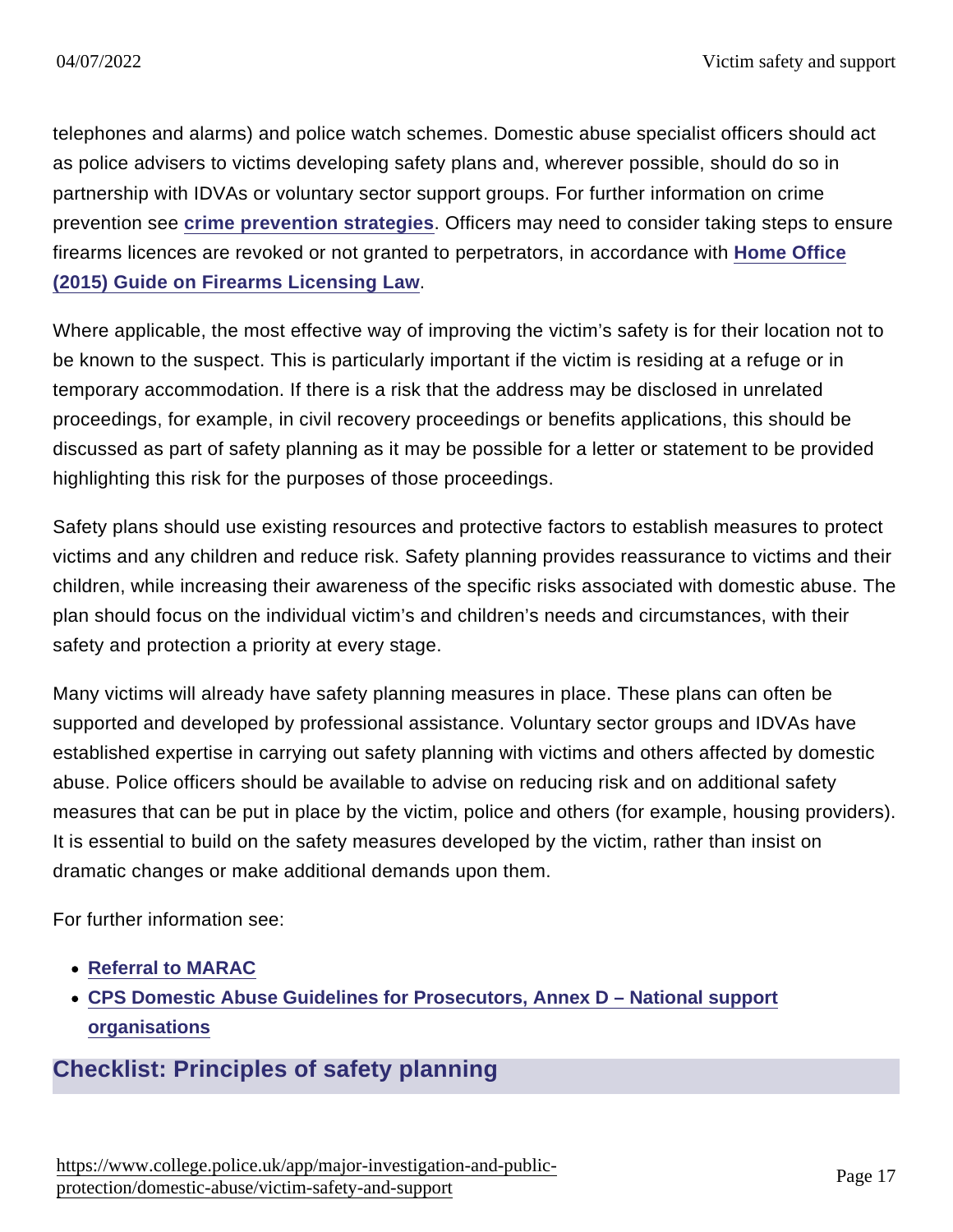Safety planning should be formulated to:

- assist in reducing the risk of further harm
- reflect and supply information to any risk identification and assessment processes
- build on existing coping strategies
- avoid frustrating existing safety mechanisms, for example, advice to block the perpetrator's messages would not be appropriate where the victim uses them to know when the perpetrator is angry and coming to their home so that they can prepare and make themselves safe
- reinforce the fact that abuse and violence may recur, and increase knowledge of the levels of danger the victim and children may face
- encourage victims and children to increase their own safety
- assist victims to focus on their own needs as opposed to the needs of the offender or organisations providing services
- give victims and children a wider range of options, including staying in their own home
- be kept confidential from the offender
- be part of a safety and protection process rather than a single occurrence
- be appropriate for all domestic abuse victims irrespective of their level of contact with the offender, eg, whether they are separated or living with the suspect
- involve other agencies or third parties where appropriate and safe to do so, for example, housing services or employers

Safety plans need to remain dynamic and should have review periods built into them to coincide with potential [trigger points](https://www.app.college.police.uk/app-content/major-investigation-and-public-protection/domestic-abuse/victim-safety-and-support/#introduction).

Domestic abuse specialist officers should provide practical advice to victims as an integral part of any safety planning process. In particular, if weapons have been used in the past, it may be possible to move them out of easy reach or to make them less dangerous.

Officers should remind victims that computers (in particular, internet logs), telephone bills and mobile telephones keep a record of the people or organisations contacted. This means that contact with support agencies may need to be erased or otherwise made safe so that the offender does not see them.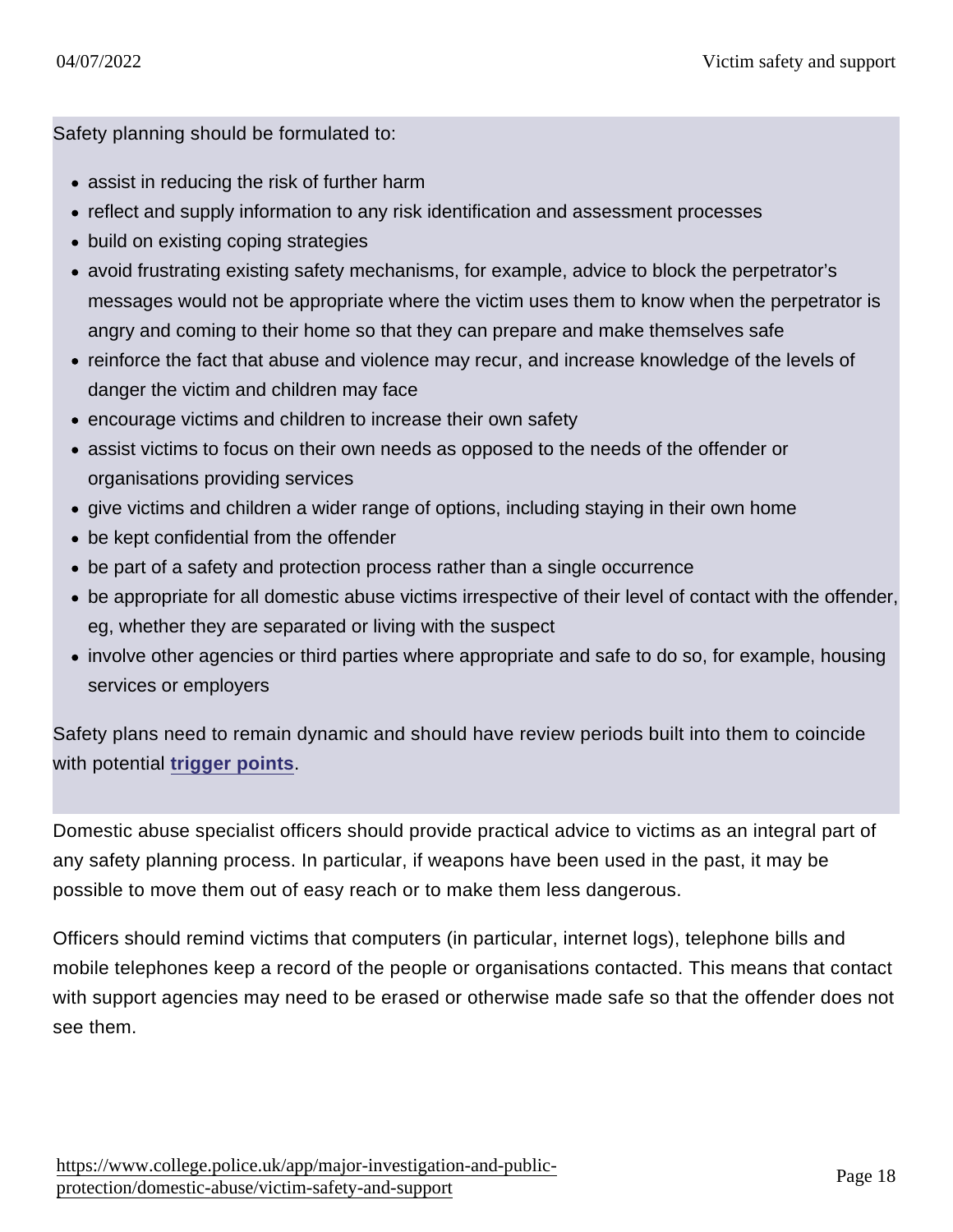For further information see [Paladin \(National Stalking Advocacy Service\)](http://paladinservice.co.uk/) for [useful advice for](http://paladinservice.co.uk/advice-for-victims/) [victims](http://paladinservice.co.uk/advice-for-victims/) , including on cyberstalking.

## Satnavs and other GPS devices

Victims should be made aware that satellite navigation systems (satnavs) can present a particular risk to them, especially those planning to leave their abuser. If the satnav history is not wiped, it can reveal to the perpetrator any journeys to a prospective new home or other connections to the new life that the victim is planning. For those staying with the abuser, it allows the perpetrator to monitor the victim's movements and alert them to any 'unauthorised' journeys.

Many smartphones and other mobile devices have location services which can be dangerous for victims. For example, if the mobile device is linked to social media sites, those sites can automatically update to publicly display current location. They may also allow the perpetrator to monitor the victim's movements through the use of spyware.

Practical safety methods may include:

- changing locks on doors and windows
- replacing wooden with steel doors
- security systems
- sanctuary schemes, where in operation (including additional locks, door chains, spyholes, window bars, alarms, smoke detectors, fire extinguishers, outside lighting and electronic sensors)
- issuing a [personal safety device/handset](https://www.app.college.police.uk/app-content/major-investigation-and-public-protection/domestic-abuse/victim-safety-and-support/#technology)
- proximity tags

Some police forces have home and/or personal alarm systems with direct connections to the emergency services. These devices usually provide recorded evidence.

## Checklist: Developing safety plans with victims

Domestic abuse officers advising victims and managing safety provisions in plans should:

- establish how the victim can be contacted safely and ensure this information is passed to all officers in contact with the victim
- establish the location of the offender, if separated from the victim
- obtain the victim's views about the level of risk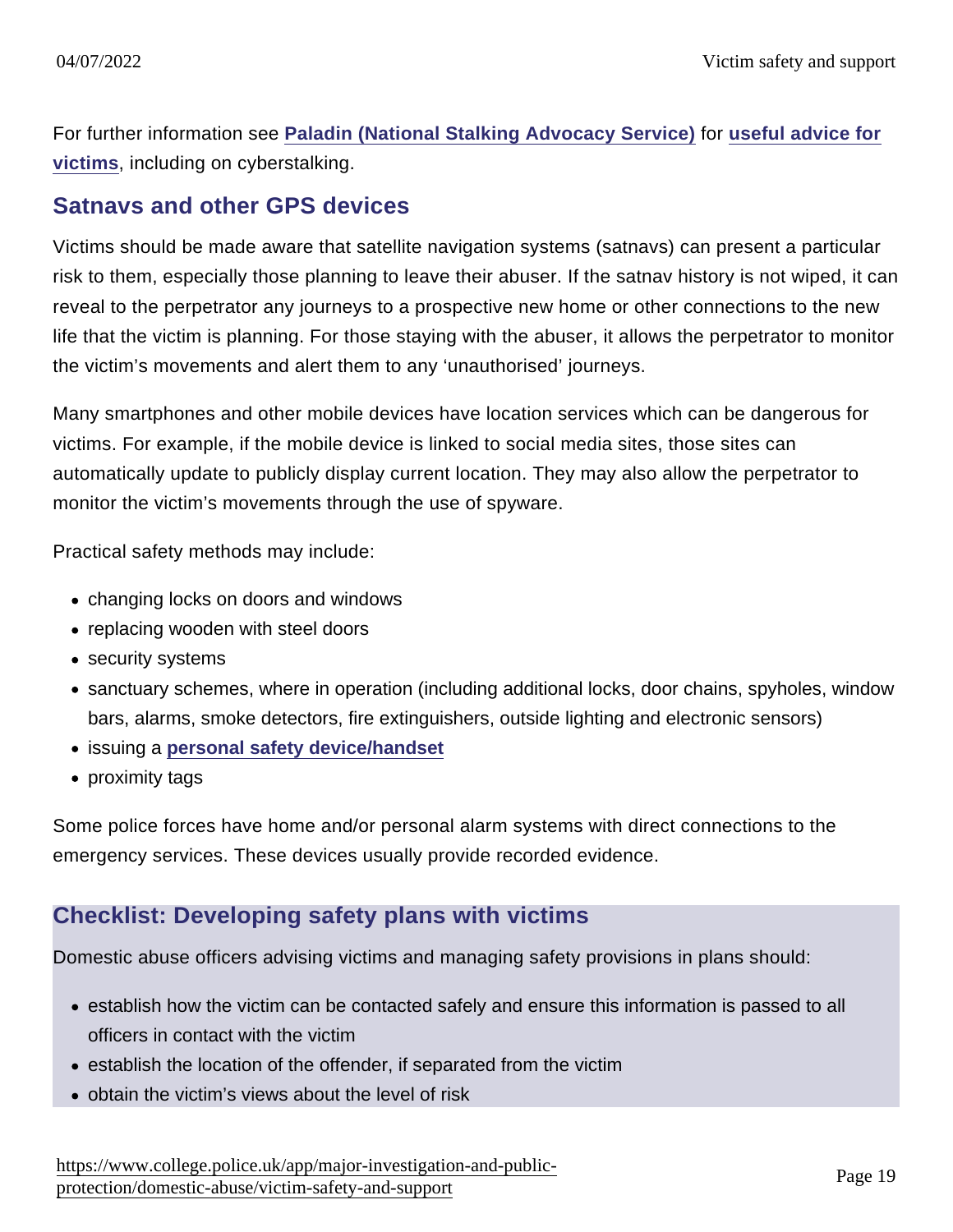- determine methods to facilitate any existing child contact arrangements safely
- ensure that the victim has the means to summon help in an emergency (this may include plans to summon help on their behalf when the offender is present) – consider issuing a [personal safety](https://www.app.college.police.uk/app-content/major-investigation-and-public-protection/domestic-abuse/victim-safety-and-support/#technology) [device/handset](https://www.app.college.police.uk/app-content/major-investigation-and-public-protection/domestic-abuse/victim-safety-and-support/#technology)
- identify where a victim might go if they have to leave quickly and what they will take with them
- encourage victims to report all incidents to the police or other organisations that will record the incident and maintain accurate and detailed records – including photographic evidence of injuries, body maps and details of the psychological effect of the abuse
- refer the victim to organisations that provide longer-term support and advice
- refer the case and details of the safety plan to a MARAC in cases identified as high risk, potential escalation and/or repeat incidents
- encourage the victim to seek professional advice about legal and financial matters and child contact
- inform victims of criminal or civil law provisions which may be applicable, for example, restraining or non-molestation orders ? the [National Centre for Domestic Violence](http://www.ncdv.org.uk/) can assist with obtaining [civil orders](https://www.app.college.police.uk/app-content/major-investigation-and-public-protection/domestic-abuse/arrest-and-other-positive-approaches/#civil-orders) , as can other organisations
- make victims aware of the potential pitfalls of social media use, for example, identifying current location through status updates/geo-location systems on smartphones which automatically update to publicly display current location, or the risk of the account being hacked if the perpetrator is aware of the victim's passwords
- consider the possibility of spyware on the victim's computer or smartphone
- flag the risks associated with satnav use
- consider that victims with insecure immigration status, from minority ethnic communities, victims with disabilities or from socially isolated communities may fear contact with the police – such individuals or groups may have additional barriers that need to be overcome in safety plans
- involve the victim's workplace in the safety planning process where appropriate and safe to do so – an understanding employer who allows the victim time to prepare their exit strategy is an extremely valuable form of support
- involve schools and nurseries in safety planning

Young people aged 16 or 17 years old may be victims of intimate partner abuse involving their peers. This will require additional considerations, for example, if they both attend the same school any safety planning will need to take that into account. In such circumstances, the involvement of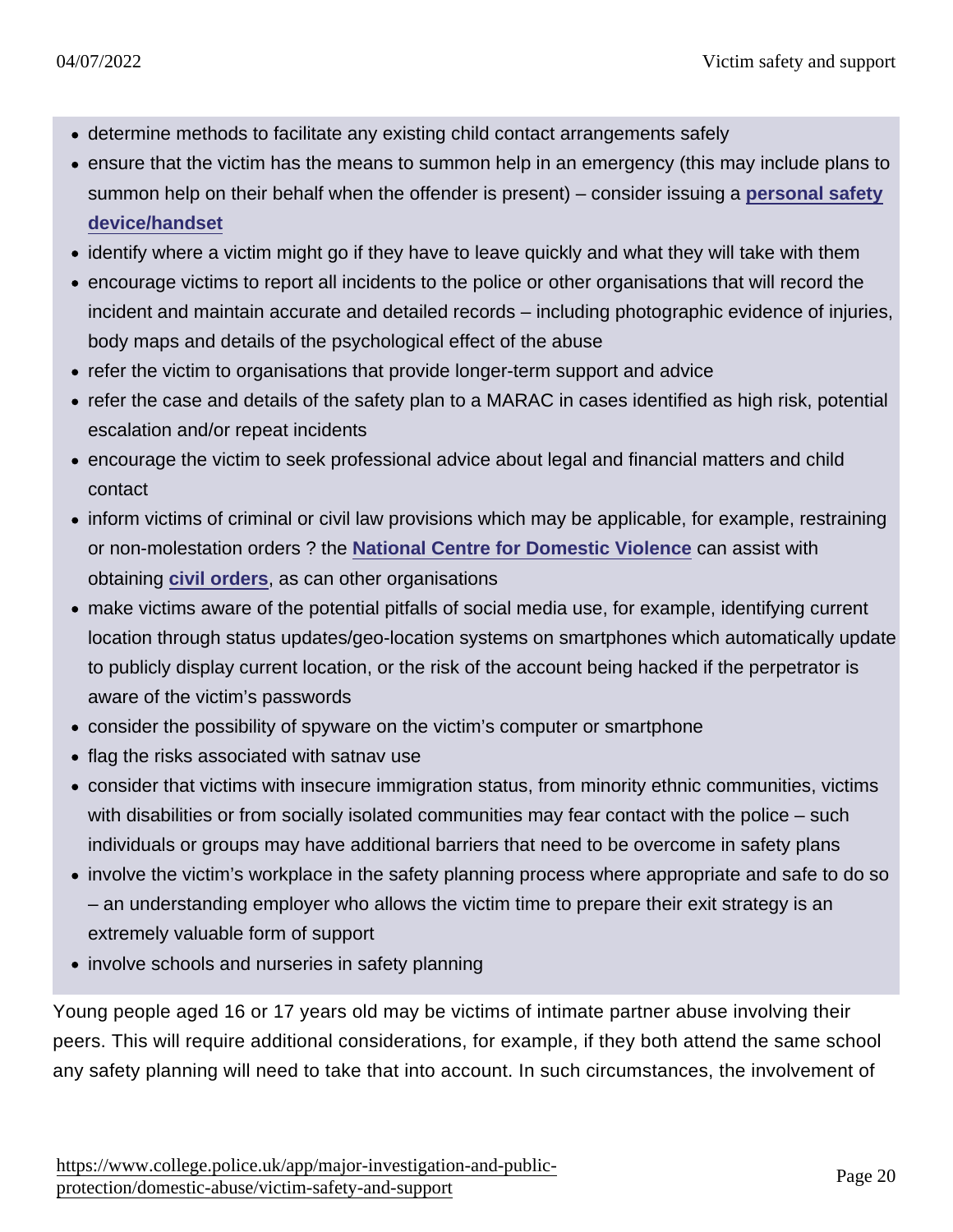.

the school or college in developing workable protective measures is essential. See CPS Domestic Abuse Guidelines for Prosecutors, [teenagers in abusive peer relationships](http://www.cps.gov.uk/legal/d_to_g/domestic_abuse_guidelines_for_prosecutors/#a72) .

The victim may wish to consider applying for a [civil order](https://www.app.college.police.uk/app-content/major-investigation-and-public-protection/domestic-abuse/arrest-and-other-positive-approaches/#civil-orders) to keep the offender away and also changing their routine, for example, times and travel arrangements to work and shopping. These measures may make it more difficult for the offender to follow the victim. It may be appropriate for victims to speak to their employers to maximise their safety at work. The victim may need to inform child minders, nurseries and schools of the situation and give strict instructions about who is permitted to pick the children up and what action to take if attempts are made to remove them without permission.

The [Corporate Alliance](http://www.caadv.org.uk/) works with employers to support employees affected by domestic abuse.

## Checklist: Safety planning and children

Domestic abuse officers should encourage victims to:

- include children in the safety planning process the primary aim of any safety plan for children is to escape from dangerous situations and avoid injury
- rehearse escape plans with children
- identify a safe place or person for children to go to if their parent is being attacked, preferably somewhere where it would be possible for them to contact the police
- ensure that children know how to contact the police and provide them with details of useful telephone numbers to use, if it is safe to do so
- check that any children are not the subject of abuse themselves
- involve schools and nurseries in safety planning

Witnessing domestic abuse can be very damaging to children and such incidents should be reported to the local authority's children's department. Where children have repeatedly witnessed domestic abuse, officers may need to encourage the local children's department to reassess their needs. Older children should be signposted to specialist domestic abuse services, including [YPVAs](https://www.app.college.police.uk/app-content/major-investigation-and-public-protection/domestic-abuse/victim-safety-and-support/#independent-domestic-violence-adviser-young-people8217s-violence-adviser-and-independent-sexual-violence-advisers)

For information on the harmful effects of domestic abuse on children, see [child abuse](https://www.app.college.police.uk/app-content/major-investigation-and-public-protection/domestic-abuse/identification-reporting-and-associated-investigations/#child-abuse-investigations) [investigations](https://www.app.college.police.uk/app-content/major-investigation-and-public-protection/domestic-abuse/identification-reporting-and-associated-investigations/#child-abuse-investigations) .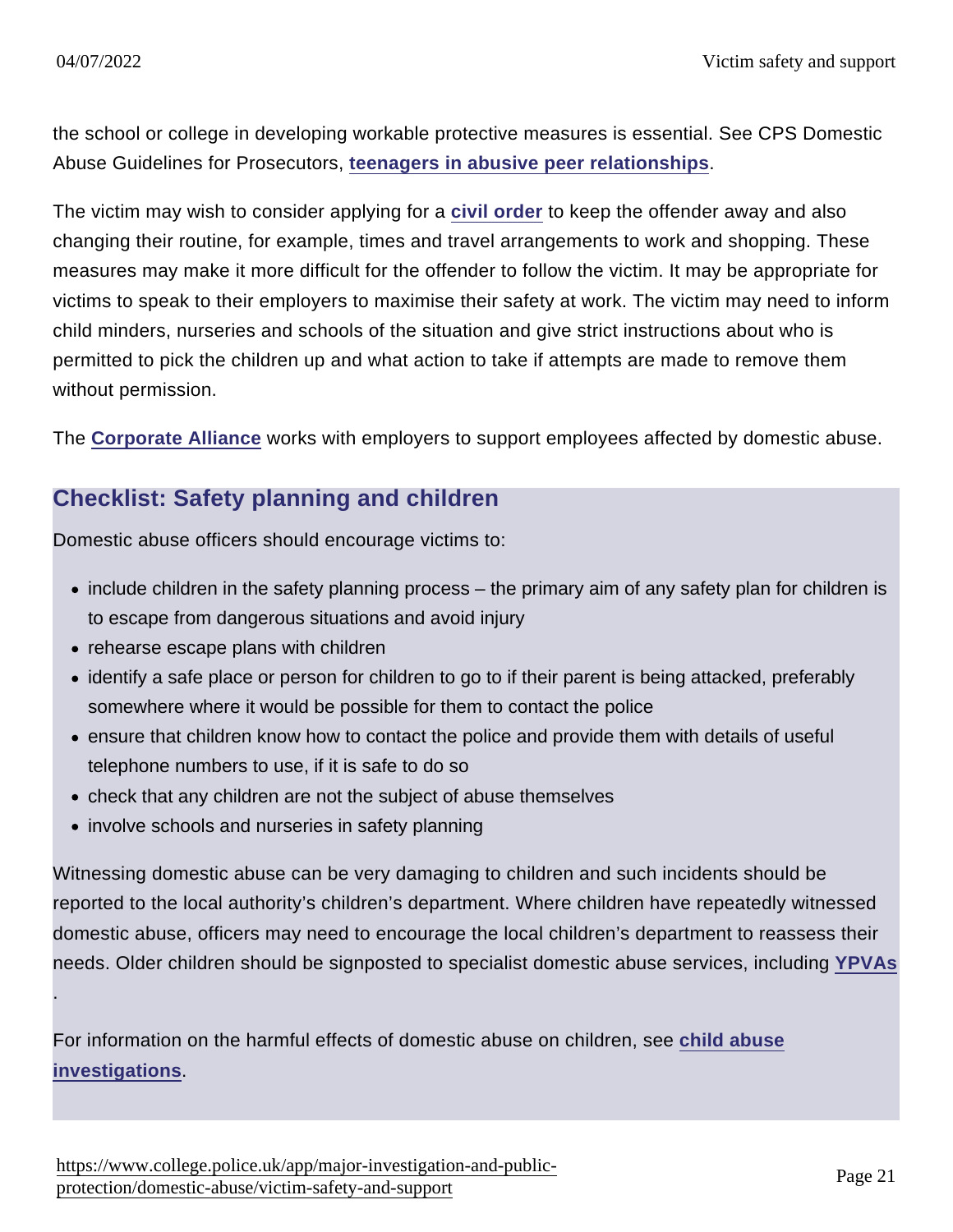# Example safety plans

The following safety plans are included as examples and provide useful information for police officers in terms of practical safety advice for victims of domestic abuse.

#### If you are staying with your abuser

If you are staying with your abuser:

- seek professional advice and support from local support and outreach organisations, domestic abuse services and helplines
- consider how agencies can make contact safely, for example, through a work number or at a friend's address
- consider where you can quickly and easily use a telephone and who are safe people to contact memorise a list of numbers for use in an emergency, such as friends, police, support organisations
- consider a signal (such as a codeword) with children, family, neighbours, friends or colleagues which will alert them to call the police if help is needed
- think through escape routes in advance, avoiding rooms with no exit or with weapons in (for example, bathroom or kitchen) where possible
- try to put by some money for fares and other expenses
- seek and obtain medical help for any injuries ensuring that they are recorded and if possible photographed ? these may be used at a later date to support court cases or rehousing applications
- consider changing online passwords regularly, especially for social networking accounts this may not be appropriate where the perpetrator regularly accesses your accounts as part of coercive control as it may escalate risk
- avoid the use of satnavs and be aware that the perpetrator may monitor your movements by checking the satnav history if not wiped

## If you are planning to leave

If you are planning to leave:

• take care over whom to trust with any plans that you are making to leave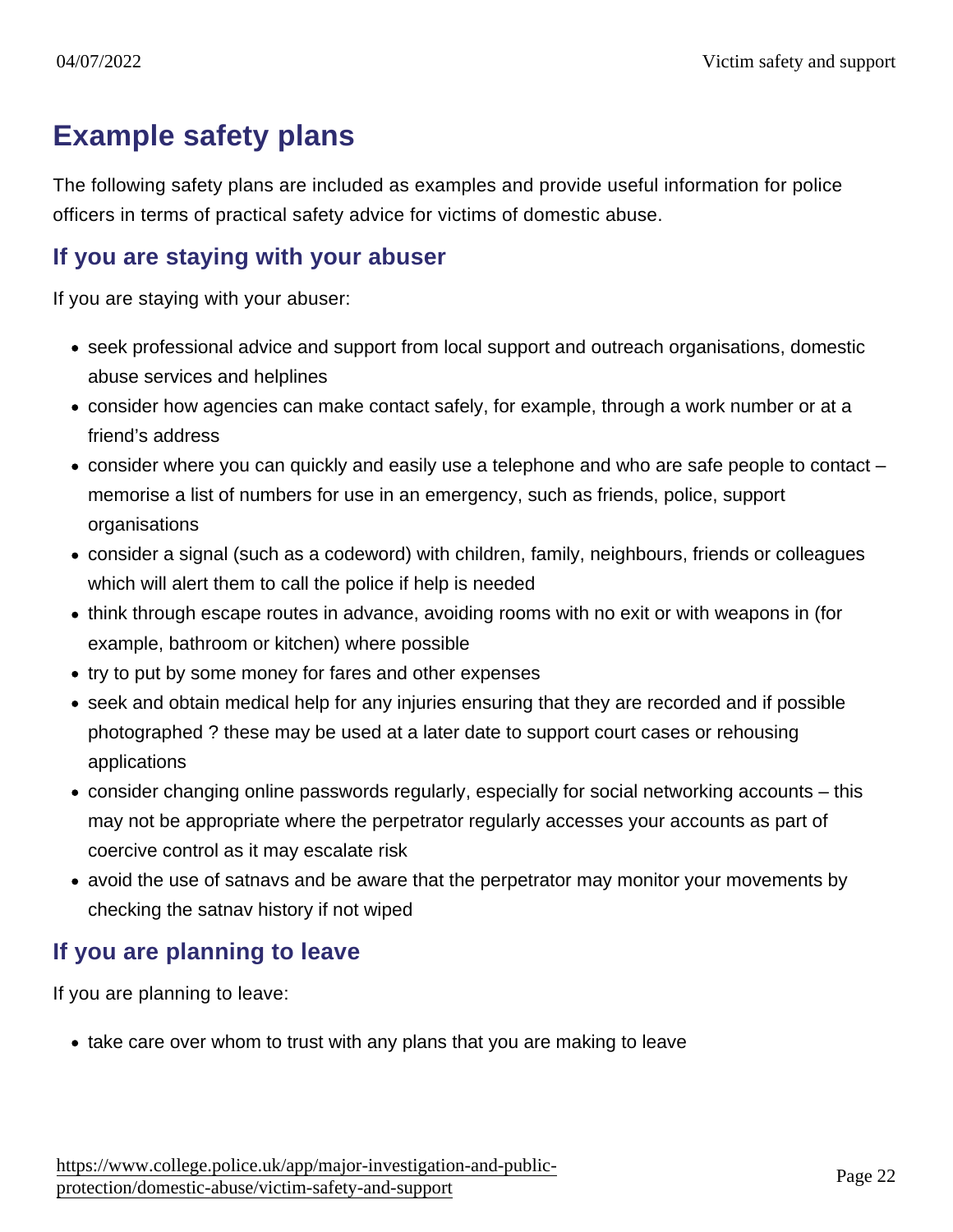- avoid satnav use when travelling to a prospective new home or destination and always wipe the history if you do – your abuser may check it to see where you have been and find out what you are planning
- consider whether or not a [civil order](https://www.app.college.police.uk/app-content/major-investigation-and-public-protection/domestic-abuse/arrest-and-other-positive-approaches/#civil-orders) is a viable option seek legal advice
- make an extra set of keys for home and/or car and store them somewhere safe
- make up a bag with spare clothes, telephone numbers, keys, money and keep it safe so you can take it quickly, or keep it with a trusted friend
- have the following available in case you have to leave quickly:
	- important papers such as birth certificates, social security cards, driving licence, divorce papers, lease or mortgage papers, passports, insurance information, school and medical records, welfare and immigration documents, court documents
	- credit cards, bank account number
	- online passwords, especially for banking and social media
	- some money
	- $\bullet$  extra sets of keys for car, house and work
	- medications and prescriptions, including those for children
	- telephone numbers and addresses for family, friends, doctors, lawyers and community agencies
	- clothing and comfort items for you and the children
	- photographs and other items of sentimental value such as jewellery
- take identification that might help others to protect you from the abuser, such as a recent photo of the abuser and their car details
- talk to children about the possibility of leaving and try to take all the children, whatever long-term arrangements might be
- avoid making any unusual changes to routine which may alert your abuser that something is going on

## If you are living without your abuser after separation

If you are living without your abuser after separation (in your own home or after moving):

- seek expert legal advice on child contact and residence applications, and about options for [civil](https://www.app.college.police.uk/app-content/major-investigation-and-public-protection/domestic-abuse/arrest-and-other-positive-approaches/#civil-orders) [orders](https://www.app.college.police.uk/app-content/major-investigation-and-public-protection/domestic-abuse/arrest-and-other-positive-approaches/#civil-orders)
- change telephone numbers to ex-directory, screen calls and pre-programme emergency numbers into the telephone